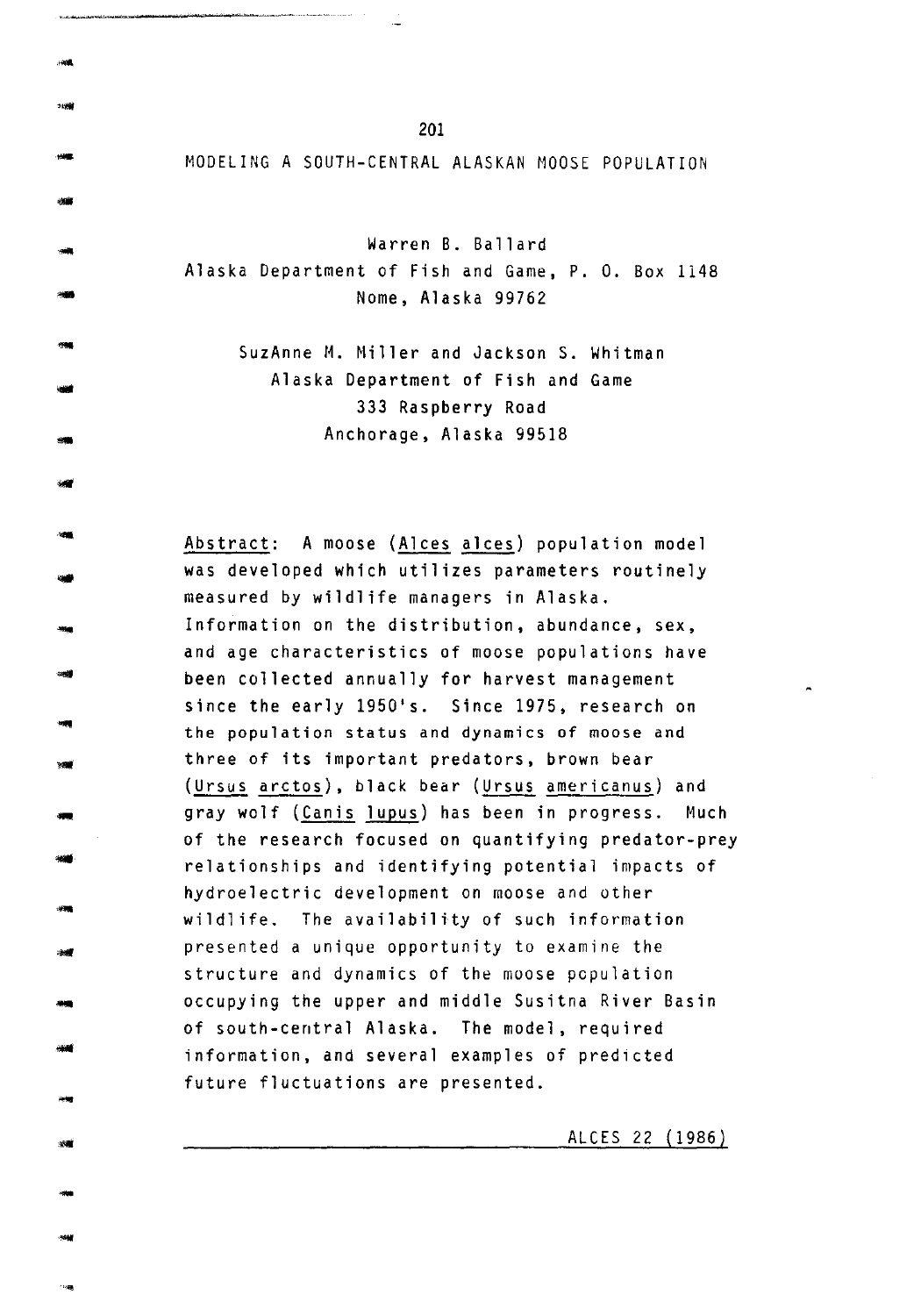The feasibility of using the Susitna River as a source of hydroelectric power for south-central Alaska has been the subject of several studies since 1948 (Taylor and Ballard 1979). Proposals have ranged from two to twelve dam systems, but recently the two dam system was considered the most feasible. Preliminary wildlife studies were initiated in 1975 and intensive studies of moose were initiated in 1980 (Ballard et al. 1982b).

As part of the process for evaluating the potential impacts of the Susitna project on wildlife, population models for several species including moose, were developed and used for predicting the results of various development scenarios (R. Everitt et al. unpub. data). The moose population model was extremely general and contained a number of assumptions which did not appear applicable to moose in the Susitna area. Consequently, we developed a moose population model which was tailored to fit the project area and the types of data collected during this and other studies within Game Management Unit 13 (GMU 13) (Taylor and Ballard 1979; Ballard and Taylor 1980; Ballard et al. 1980, 1981ab, 1982ab, 1983; Miller and Ballard 1982ab). The purpose of this report is to describe how the model works, explain the basis for the important variables, and present a few predictions to illustrate the benefits and shortcomings of the approach.

..

## STUDY AREA

Moose were studied in the upper and middle Susitna River Basin of southcentral Alaska where two impoundments have been proposed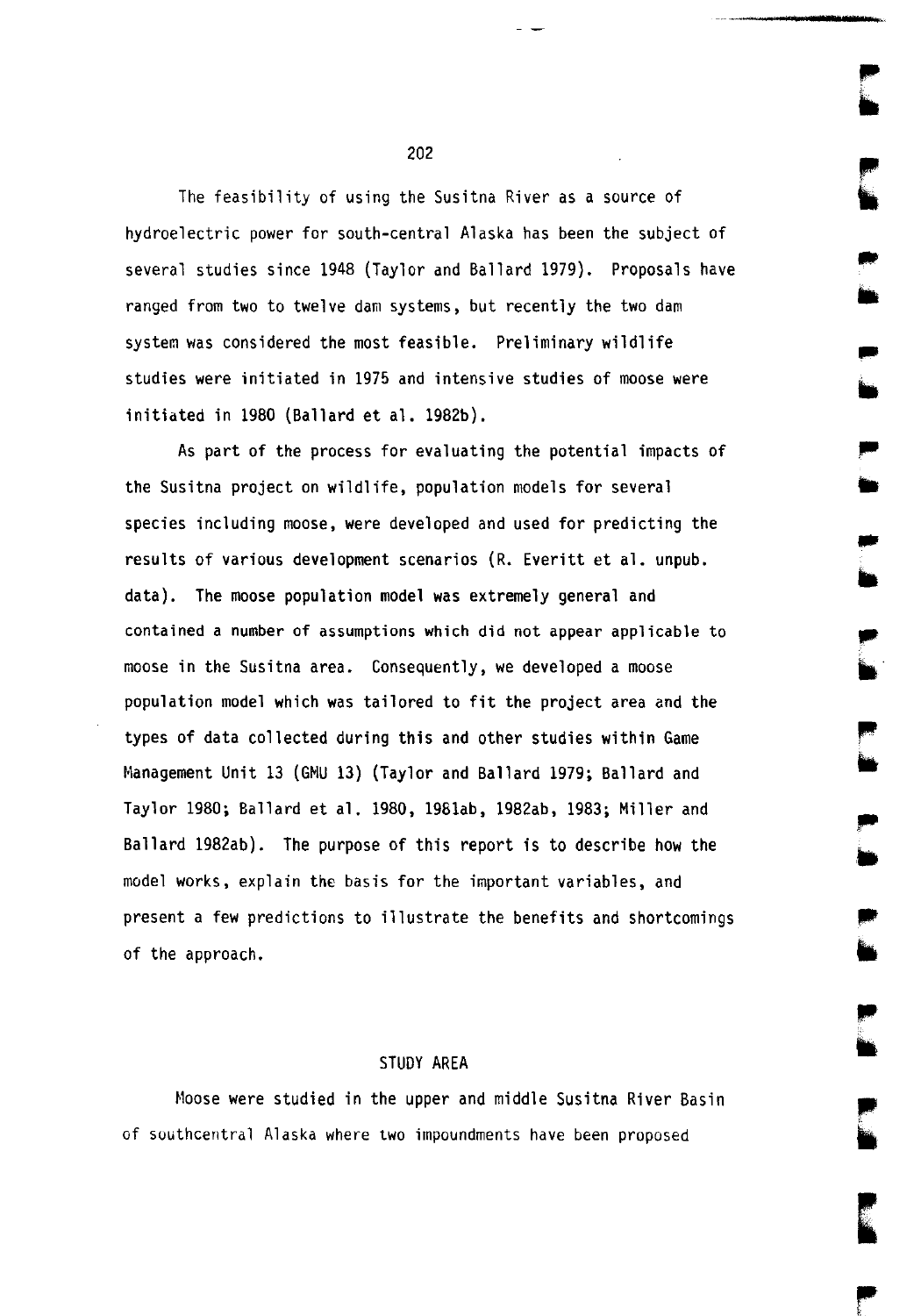

Figure 1. Boundaries of primary, secondary and tertiary zones of impact for the Susitna Hydroelectric Project based upon movements of radio-collared moose from 1976-1982 in Game Management Unit 13 of southcentral Alaska.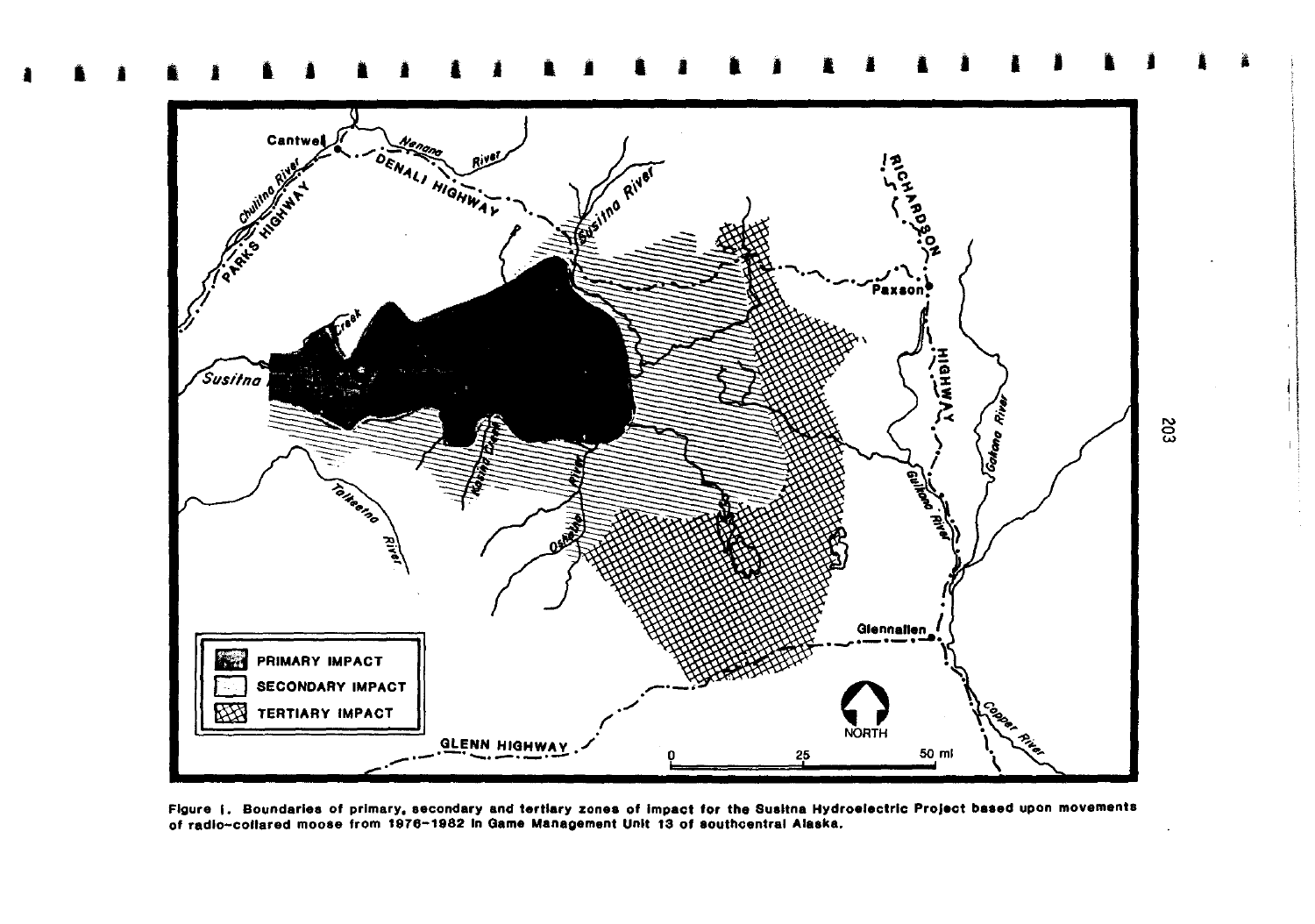(Taylor and Ballard 1979; Ballard et al. 1982b). Our study area (Fig. 1) included the suspected year-round ranges of moose subpopulations that may regularly encounter the two proposed impoundments. Moose sex-age composition counts, winter distribution surveys and preliminary moose movements studies (Ballard and Taylor 1980; Ballard and Gardner 1980; Ballard et al. 1982ab) were used to delineate the area. Vegetation, topography and general climate of the area have been previously described by Skoog (1968), Bishop and Rausch (1974), Ballard and Taylor (1980) and Ballard et al. (1983, 1985).

DESCRIPTION OF MOOSE POPULATION MODEL AND ITS VARIABLES

Components of the model have been divided into a series of events which occur through the annual cycle ot a moose population. These events are arranged in such a manner that each natality and mortality component can be changed to meet any set of assumptions (Fig. 2). Population estimates are calculated for each year at calving, and subsequent mortalities act on the population and cause it to decline until parturition occurs again the following year. Descriptions and background of inputs into the various events follow:

Initial Population Size

The starting population size for this simulation was estimated from the following formula:

 $X = (A) (B)$ 

c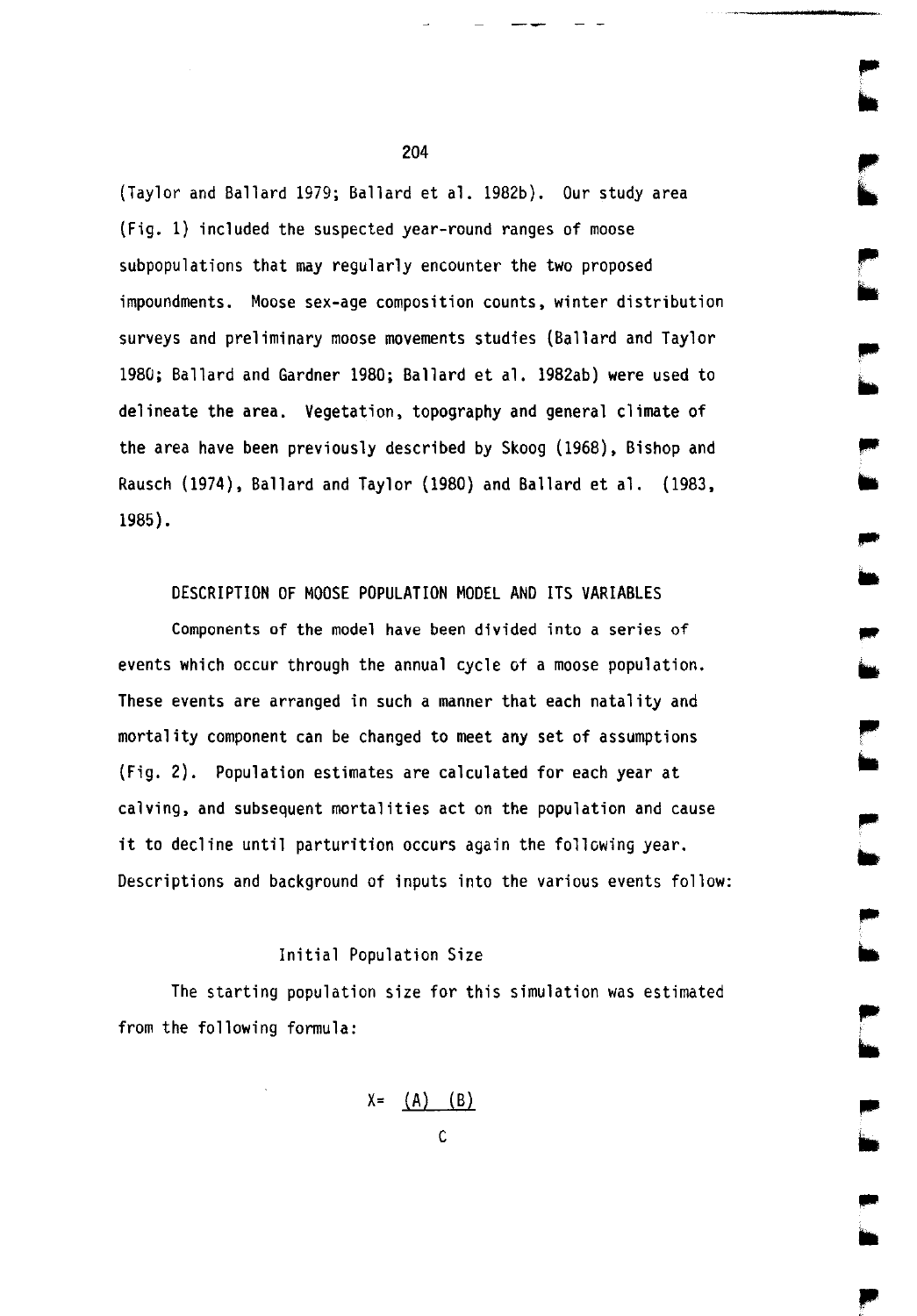

•Timing and sequence of natality and mortality factors used In moose population models for GMU-13 and Susltna River Study Area of ••outhcentral Alaska, 197 6-82 •

- -

... ..

-<br>-<br>-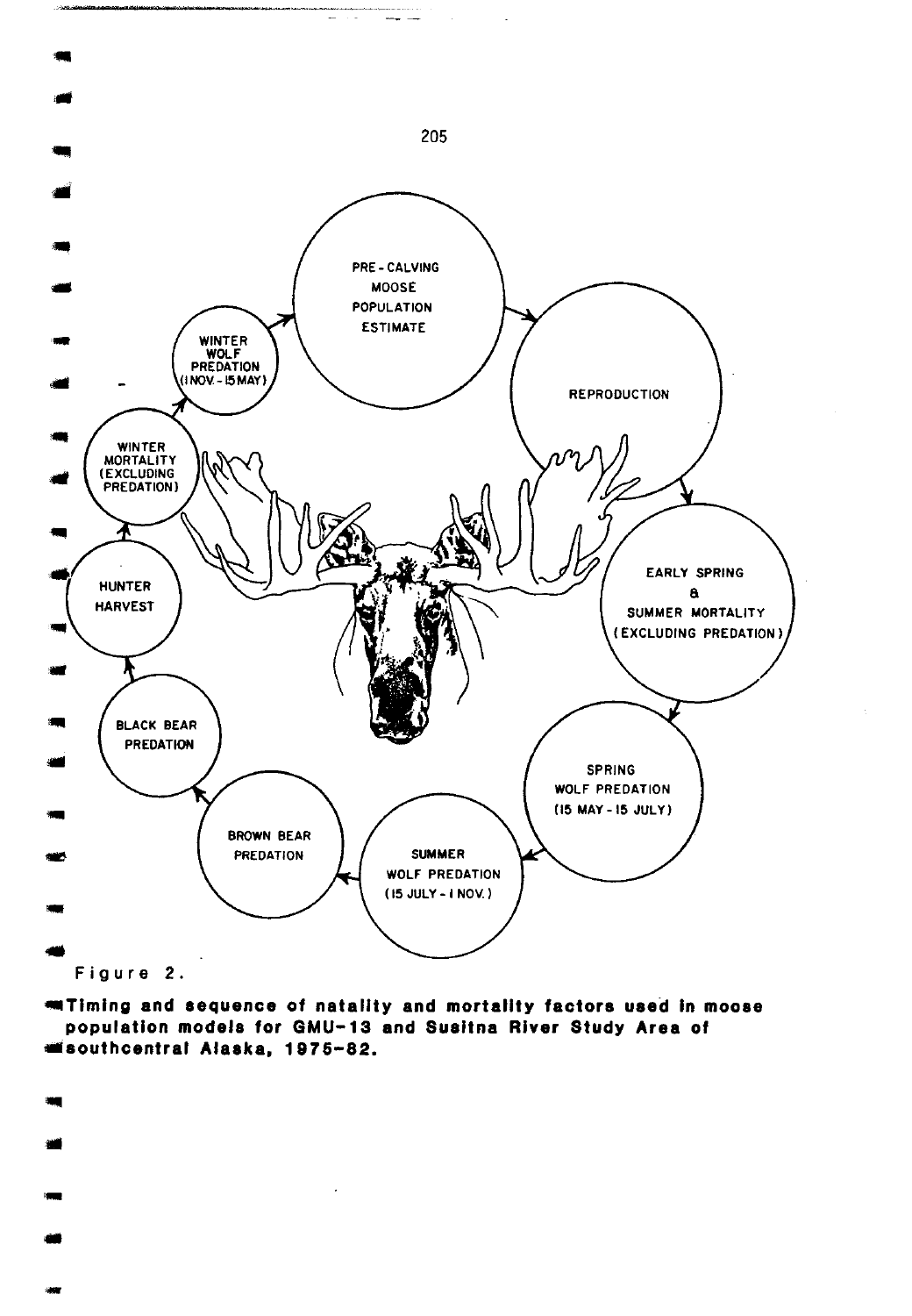$A =$  the number of moose observed per hour during the 1975 autumn composition counts,

..

..

..

..

..

•

B = 19BO moose population estimate, and

Where

 $C =$  number of moose observed per hour during 1980 autumn composition counts.

Autumn composition counts in south-central Alaska are typified by low search intensity transects conducted from fixed-wing aircraft designed primarily to gather sex and age composition information, not total population size (see Gasaway et al. 1981 for descriptions of types of surveys). In this specific case, we began the model in 1975 when the GMU-13 moose population declined to low levels and intense moose and predator population studies were initiated. Moose population estimates derived from censuses conducted in 1980 and 1983 were used as a check for the population size generated by the model.

We assumed that for the model to be valid, the fall 1980 and 1983 population estimates derived from the model should fall within the 90% confidence intervals of both census estimates. A number of other methods can also be used for estimating not only initial population size but many of the other variables to be described in subsequent sections of this paper. Our specific estimates are offered as one method of determining model inputs.

# Event !-Reproduction and Sex and Age Structure

The sex ratio at birth was assumed to be  $50:50$  while the sex ratio of yearlings and adults was determined by the previous year's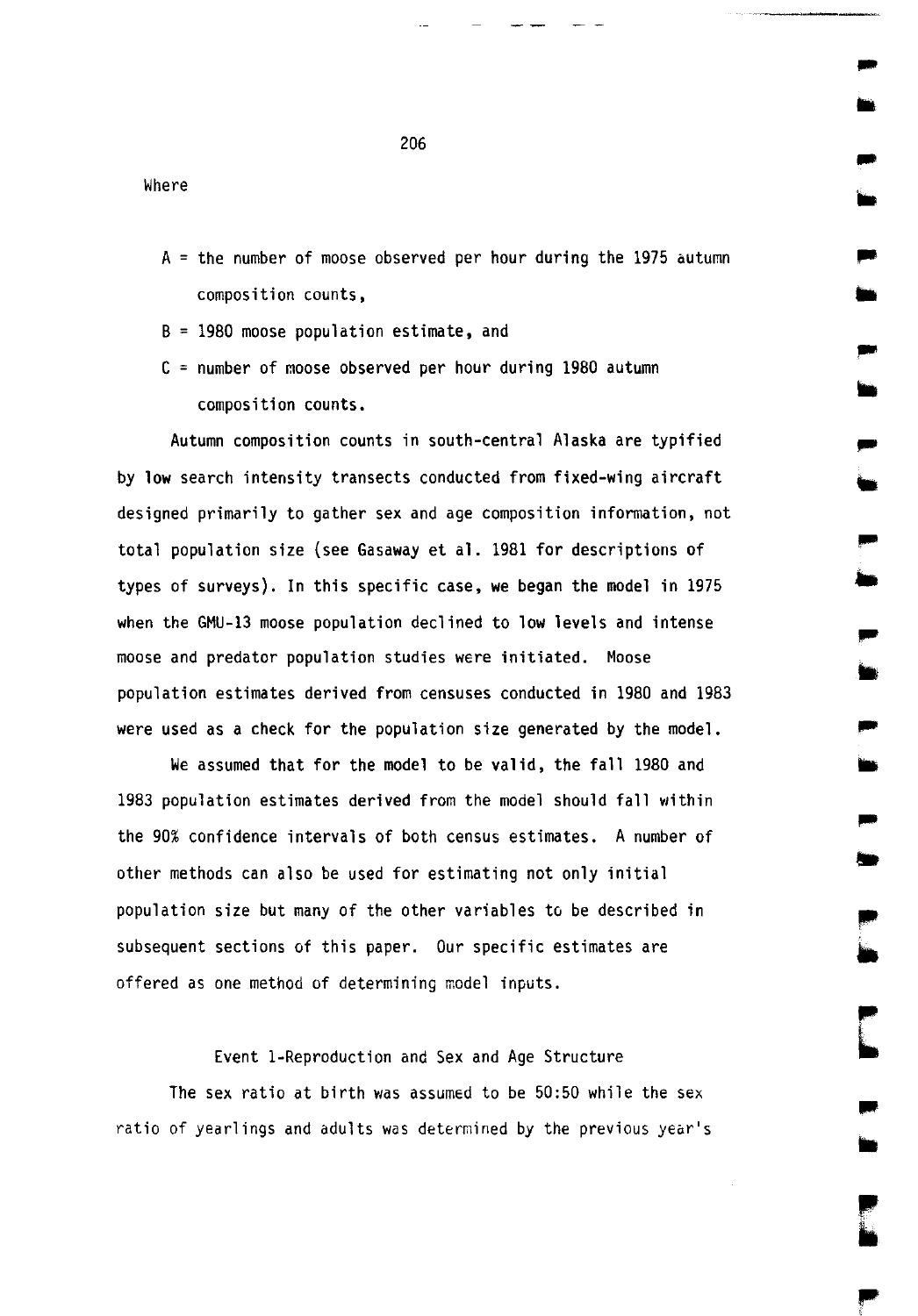estimate of reproduction and mortality. In the case of the starting population (year 1), the sex ratio was determined by the fall moose composition count and was calculated to correspond with population size at calving. All initial age classifications were directly extrapolated from the count data except for percent calves in the herd and percent yearlings. Percent calves in the herd was adjusted upward by 5% because lone cow-calf groups are less likely to be observed during low intensity surveys compared with other types of aggregations (Gasaway et al. 1981 and Ballard et al. 1982a).

-<br>-<br>-

..

..

63

..

..

Preliminary simulation runs suggested that our estimates of yearlings based on antler identifications during composition counts were low because this age group became extinct after just a few years. Estimates of the number of yearling bulls in the herd were originally based on the number of males with spike, forked, and small palmated antlers observed during composition counts added to the .\_ reported human harvest that year. Total (males and females) number of yearlings in the herd was then estimated by doubling the estimated number of yearling males. We subjectively assumed yearling sex ratios were equal. During capture efforts, we observed that some yearling males only had knobs (2-5 em) for antlers. It was likely that these individuals were classified as adult cows during the surveys. To allow the initial model moose population to advance into subsequent years, our Estimates of numbers of yearlings in 1975 had to be adjusted upward. This resulted in doubling our initial estimate of the number of yearlings in the herd based on composition counts .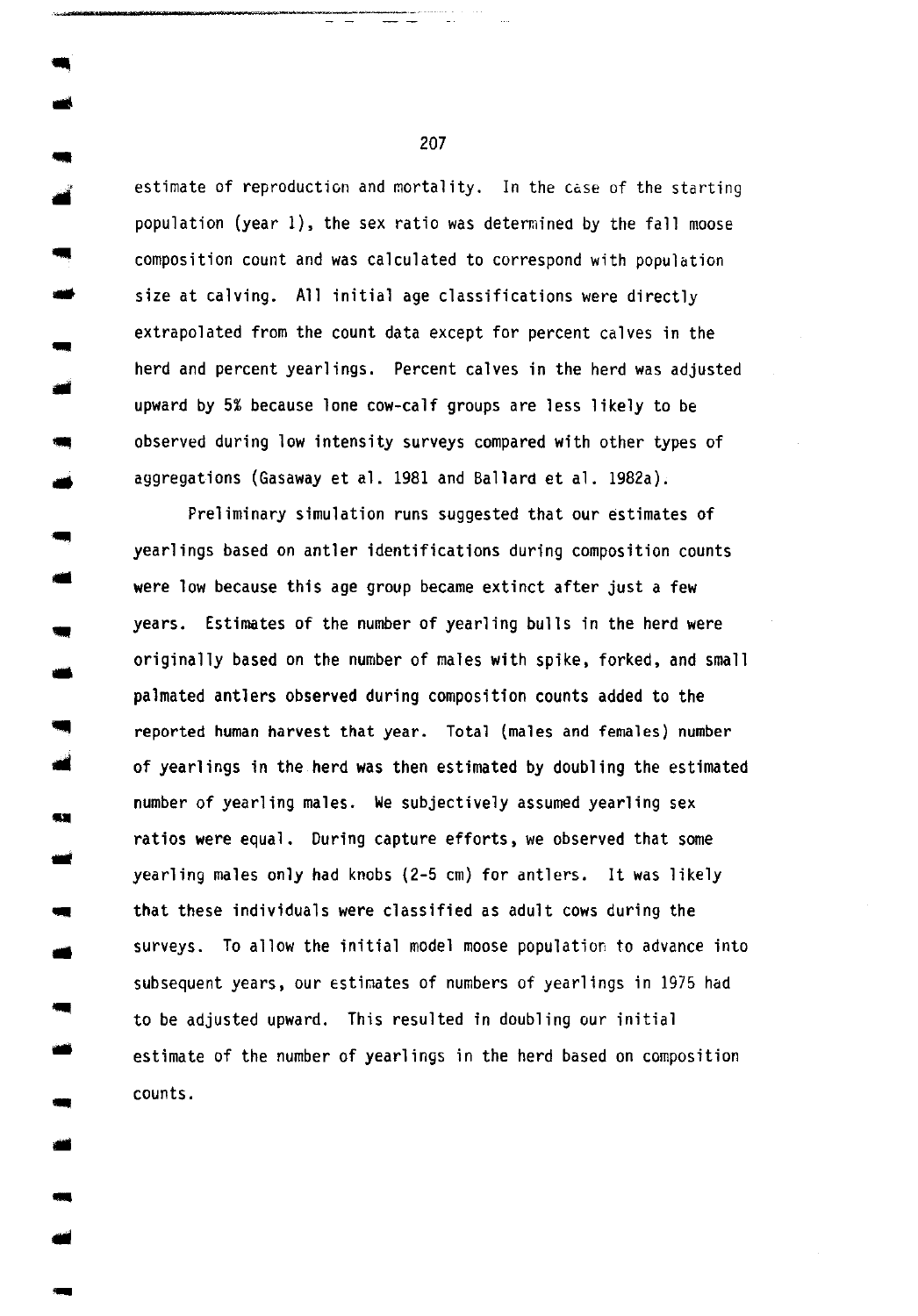Pregnancy rates of cow moose were determined from rectal palpation of adults captured in 1976, 1977 and 1980 (Ballard and Taylor 1980 and Ballard et al. 1982ab). Although some minor variations in rates were noted in subsequent samples, we assumed that 88% of sexually mature cows( $> 2$  years of age) were pregnant each year.

Estimates of moose productivity were determined during calf collaring programs conducted from 1977 through 1979 (Ballard et al. 1980, 1981a). Based on an 88% pregnancy rate and an observed average twinning rate of 35% (19-52%, 1977-79}, productivity was estimated at 1.19 calves per adult cow. We had few data on productivity of 2-year-olds (2 of 5 pregnant) so we relied on an estimate of 0.29 calves per cow provided by Blood (1974). For our model we assumed that productivity remained constant each year. We realize that this was probably not the case and that it can vary based on the severity of the preceding winter or a host of other factors (Ballard et al. 1980). However, we had no way of providing an accurate annual estimate.

Event 2-Spring and Early Summer Mortality (except predation)

Following birth, both calf and adult mortality estimates were subtracted from the population. Immediately after birth, 6% of the calves were assumed to die from natural factors other than predation (Ballard et al. 1981a). These deaths included stillbirths, drownings, cows stepping on their calves, pneumonia, and other accidents. We assumed no losses among adults or yearlings during this time period.

,. ..

,..  $\blacksquare$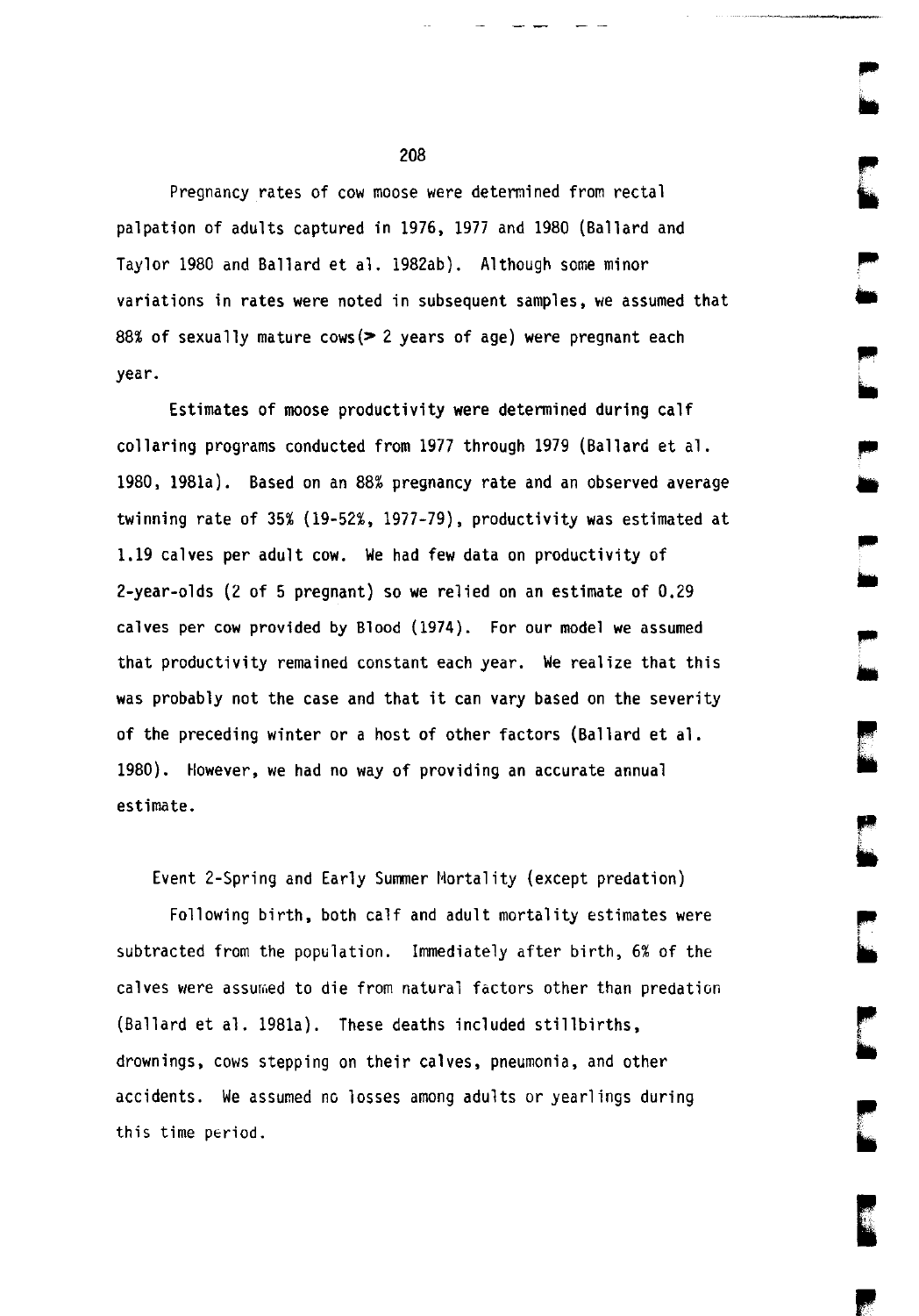Events 3, 4, and 9-Wolf Predation

Estimates of annual moose mortality due to wolf predation were divided into 3 time periods to correspond with changes in the wolf population and its diet. Variations in pup production, human harvests, natural mortality, and changes in diet are all factors which can influence the magnitude of wolf predation on moose. The time periods were:  $#1$ ) 15 May-15 July (Event 3);  $#2$ ) 16 July-31 October (Event 4); and  $#3$ ) 1 November-14 May (Event 9) (Fig. 3). Period #1 encompassed the wolf denning period. Because pups are small and dependent on the alpha female for nourishment, they were excluded from moose consumption estimates during this time period. Period #2 encompassed the post-denning period and represents the highest level of the wolf population (adults plus pups prior to hunting and trapping season) during the year. For this time period we assumed that pups had similar food requirements as adults. Period #3 encompassed both the wolf populations highest (before hunting and trapping mortality) and lowest (after hunting and trapping mortality) numbers during the year. Consequently, we used the mid-point between the two population estimates to provide an average number of wolves during winter. Estimates of wolf population numbers were from Ballard et al. (198lb, 1g82b, 1983 and unpub. data).

Estimates of percent biomass of moose consumed by wolves for Period 1 were based entirely on scat analyses according to methods described by Floyd et al. (1978). The analyses indicated that 91% of the biomass of prey consumed by wolves from 15 May-15 July was composed of ungulates (calf -  $35\%$ , adult -  $47\%$ ).

209

1111 •

• -<br>-<br>-

..

-

.. --<br>--<br>--

..

-

-

-

-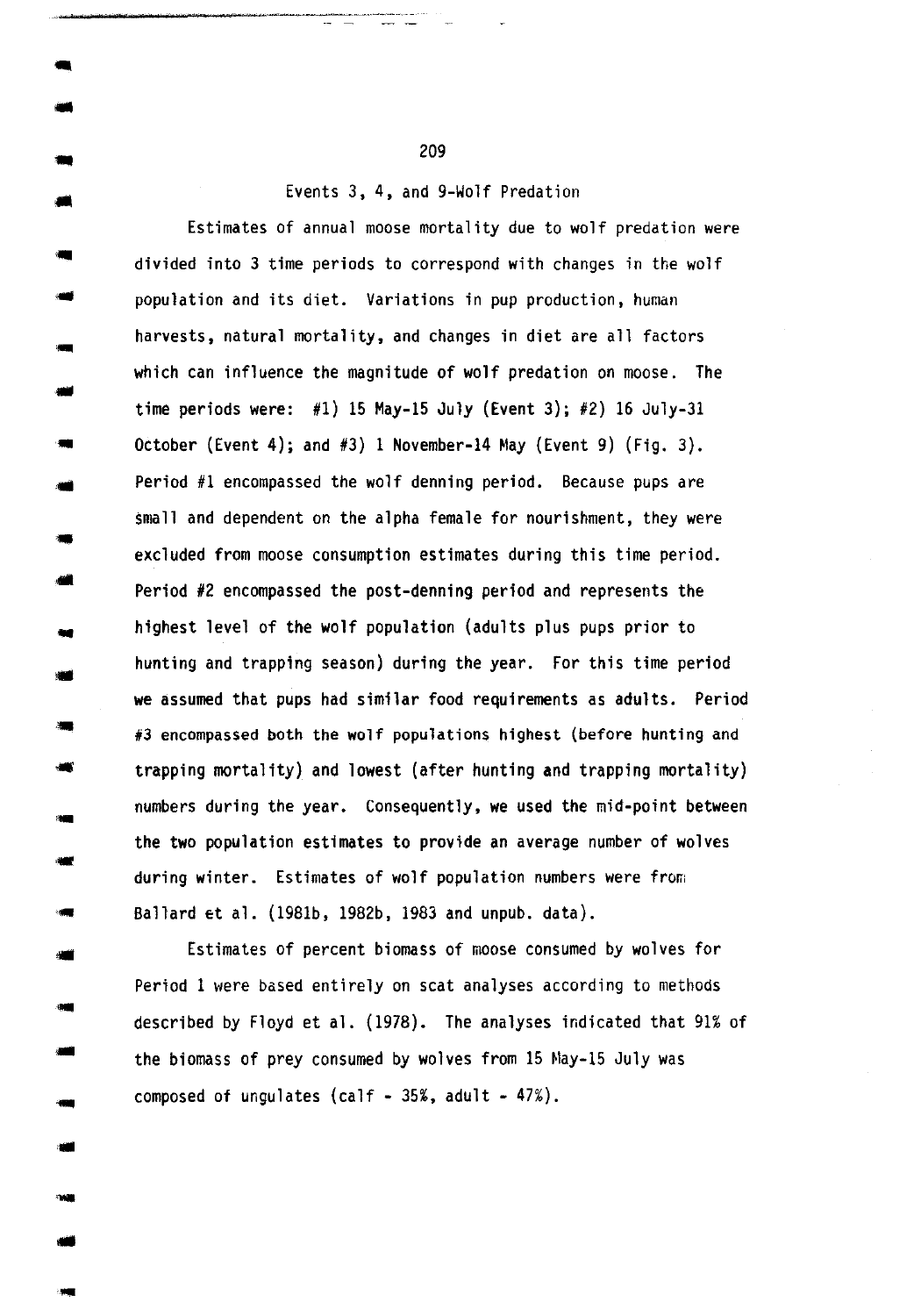

Fig. 3. Schematic diagram of inputs and outputs of Events 3, 4 and 9 (wolf predation) for the moose population model.

..

..

.. in.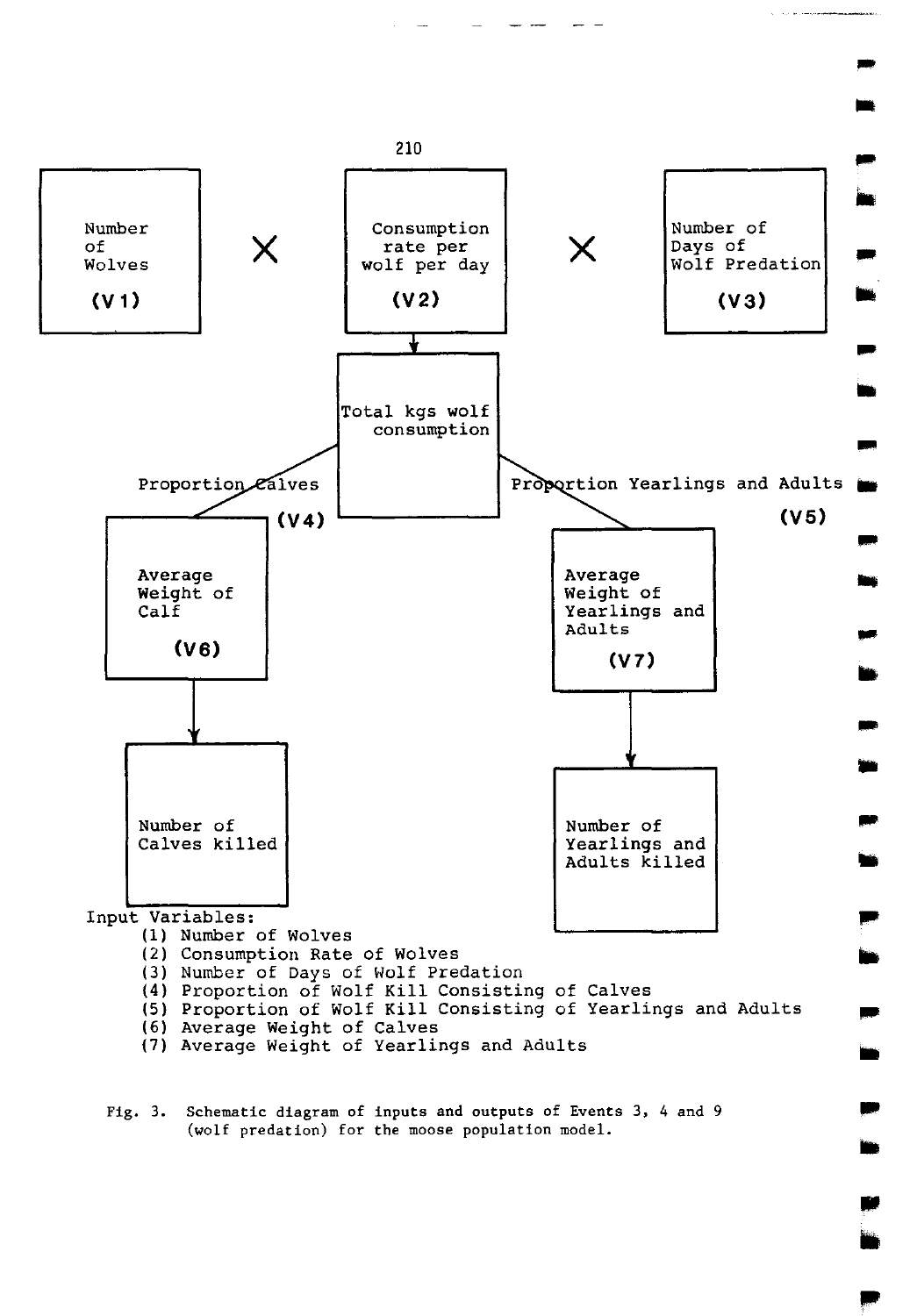Estimates of percent biomass of calf and adult moose consumed by wolves during Periods 2 (16 July-31 October) and 3 (1 November-14 May) were determined from kills observed while monitoring radio-marked wolf packs. The estimates for the study were divided into 2 time periods to correspond with the increased importance of caribou as wolf prey from 1979-1981. From 1975-1978 we estimated that from 16 July-31 October (Period 2) calf and adult moose composed 12% and 78%, respectively, of the prey biomass, while from 1 November-14 May (Period 3) calf and adult moose composed 18% and 73%, respectively, of the biomass. During Period 2 from 1979-1981, percent biomass of adult moose declined to 73%, while the percent of calf moose remained constant. Percent biomass declined to 17% and 68% calf and adult moose, respectively, during Period 3 from 1979-1981.

1 ŧ t

 $\overline{1}$ 

•

•

--<br>---<br>-<br>-

-<br>-<br>-<br>-

.<br>- 예약<br>- 예약 -

-

-

The estimated biomass of calf and adult moose killed by wolves during each time period per year was extrapolated from wolf population estimates for each period multiplied by the numbers of days in each period multiplied by the estimates of daily consumption rates. It was assumed that wolves consumed 7.1 kgs of prey/wolf/day during all 3 time periods (Ballard et al. unpub. data). Estimates of percent biomass by prey species were then multiplied to derive estimated biomass. For each time period, the number of moose killed was estimated by divioing the average weight of each age class for each period derived from literature and field studies into the estimated biomass.

Event 5-Brown Bear Predation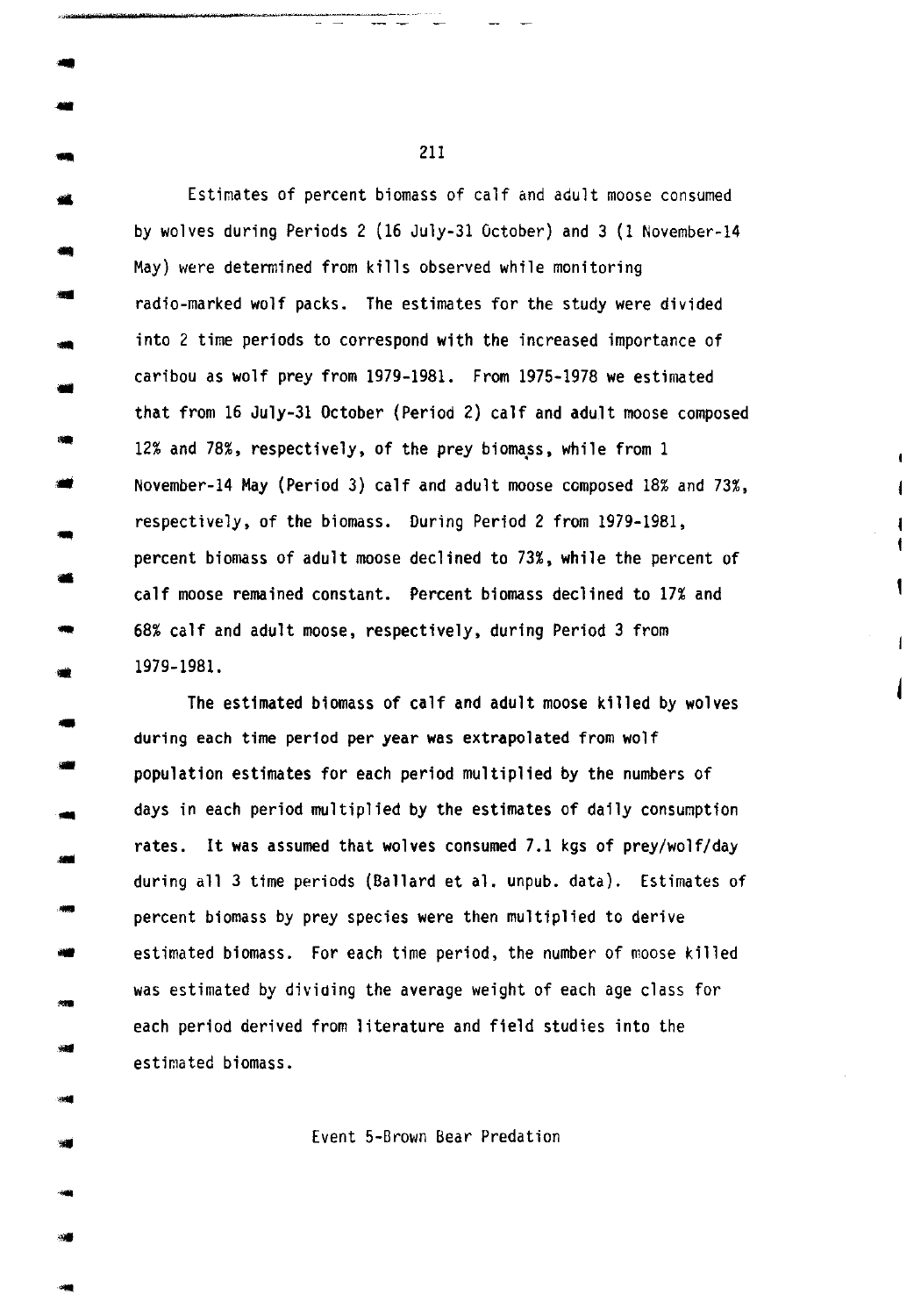Predation rates by brown bear on adult and calf moose were derived from observations of kills while monitoring 23 adult radio-collared bears (Ballard et al. 1981). Most observations were made between 15 May-15 July, the period of greatest brown bear predation on moose (Ballard et al. 1981). Estimates of adult moose mortality due to brown bear predation were calculated by assuming that we observed all adult moose killed by the 23 radioed bears between 15 May to 15 July, and after this time no adult moose were killed. Observed rates of calf moose killed were 1 calf/9.4 observation days/adult bear. These kill rates were extrapolated to the adult bear population estimates for the Susitna Study Area (Miller and Ballard l982ab; Miller et al 1986). We estimated the bear population in the area where moose populations were modeled to be 117 adult bears. No data were available concerning annual fluctuations in bear numbers. For these simulations, we assumed a stable population except during 1979 when bear numbers were reduced in part of the area during an experimental bear transplant program (Ballard et al. 1982a; Miller and Ballard 1982ab).

Preliminary simulation runs indicated that kill rates on calf moose were too high because the moose population quickly became extinct due to bear predation alone. It seemed likely that estimates of bear kill rates on calf moose would be underestimated even from daily relocation flights because many bears remained on calf kills less than 24 hours and, in some cases, less than a half-hour (Ballard and Hiller unpub. data). Subsequent studies of predation rates also suggest that our initial estimates of bear predation may have been too high (Ballard et al. in prep.). Therefore, we modified the

212

-

-

•

- ..

- -

-

-

•• - -<br>-<br>-

-

• .. ..

.. ..

• ..

•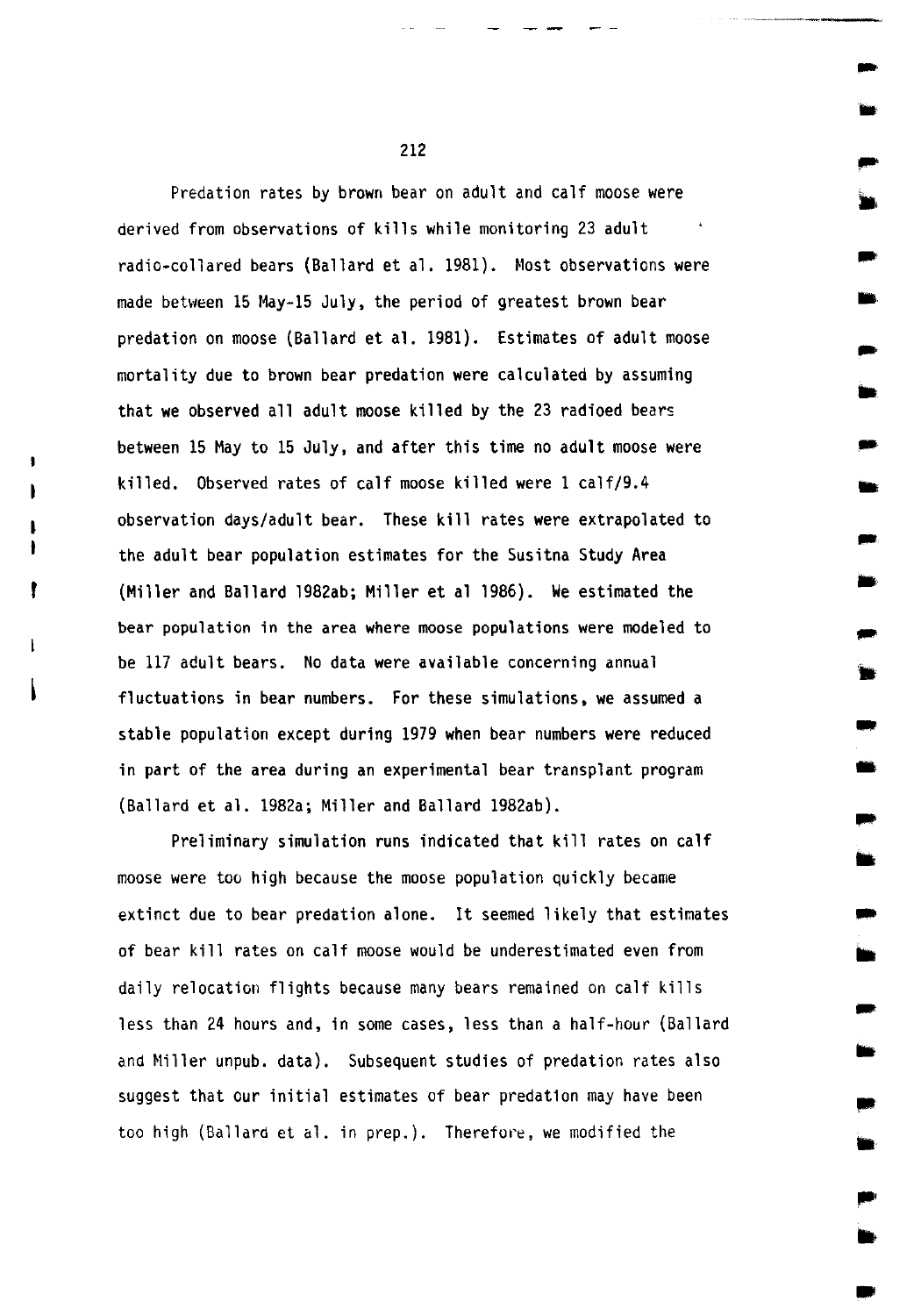estimates of calf kill rates by assuming that the magnitude of bear predation was dependent on the density of moose calves. We calculated that bears preyed on about 50% of the estimated number of calves produced during 1977 and 1978 within the upper Susitna River Study Area. Based on an estimated 2000 calves produced, we estimated that bears preyed on calves at a rate of 0.14 calves/day/adult bear . Adult moose were estimated to have been preyed on at a rate of 0.02 adults/day/adult bear. In both cases it was assumed predation occurred over a 60-day period. Although we did not know if there was a relationship between calf moose density and rate of kill by brown bears, we assumed that there was a relationship. When less than 2,000 calves were produced, we subjectively assumed a linear relationship existed between calves killed by bears and calves produced (Fig. 4). At higher levels of calf production we assumed predation rates remained constant. During 1979 we reduced brown bear predation on calf moose by transplanting 47 bears from a portion of the area for a 2-month period in late spring and summer 1979. This reduction in bear numbers greatly increased moose calf survival that year (Ballard et al. 1980, 1982a, and unpub. data). To model this improvement in calf survival for 1979 we quantified the percent increase in calf survival due to the program, and then • proportionately reduced individual bear predation rates from 0.14 to 0.10 calves/bear/day.

1

 $\mathbf{I}$ 

Preliminary simulation runs also suggested that our estimates of bear predation on adult moose were too high because the moose population quickly became extinct. Our original estimate of predation rates resulted in more than 20% adult moose mortality.

213

..

... ..

..

..

, ...

...

...

•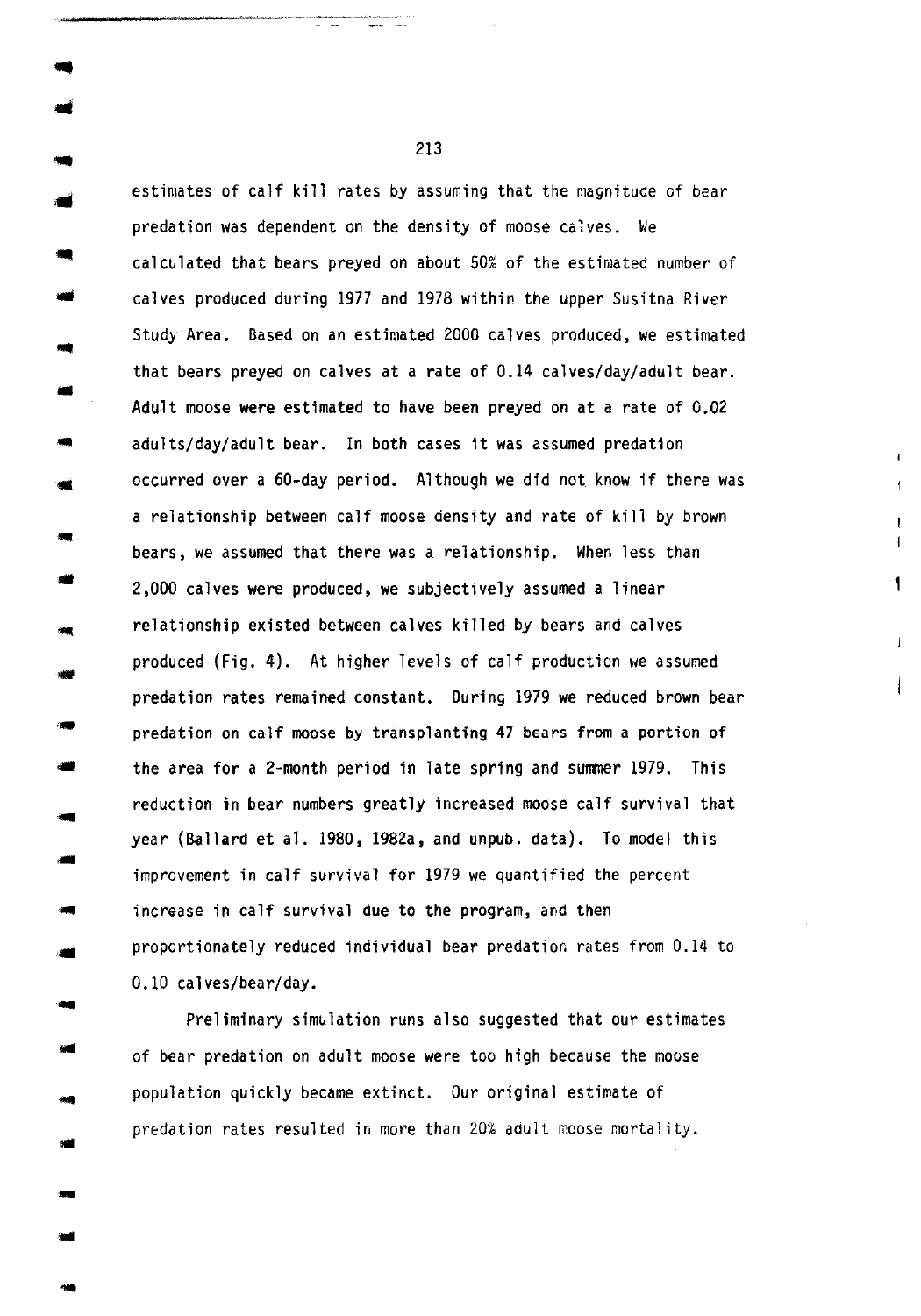

Number of Days of Bear Consumption

Fig. 4. Schematic diagram of inputs and outputs of Events 5 and 6 (brown bear and black bear predation) for the moose population model.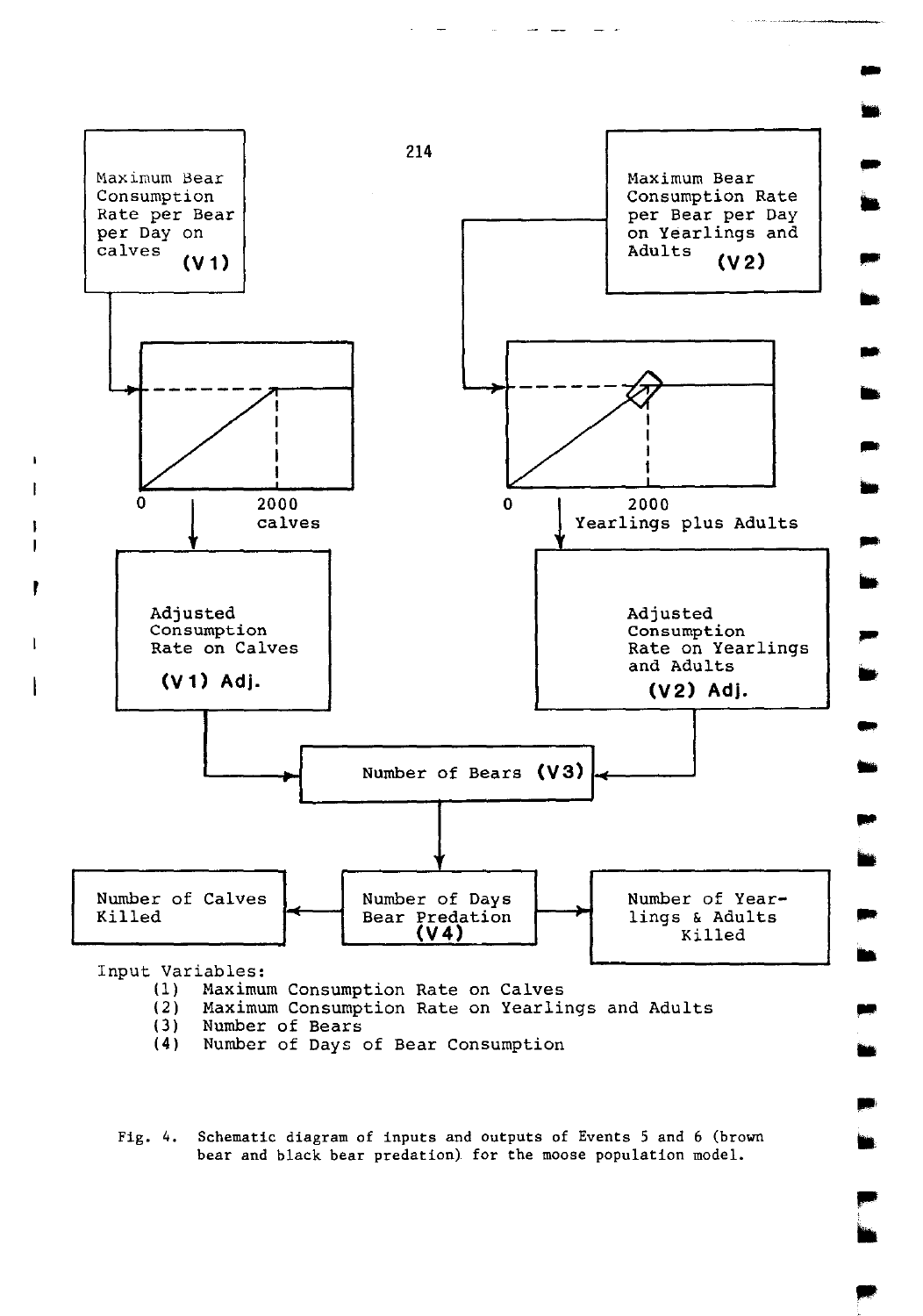Predation rates on adult moose were modified similarly to those for calf moose in that we subjectively assumed there was a relationship between rates of predation and moose density. When the study area moose population exceeded 2,000 adults we assumed predation rates remained constant at 0.02 adult moose/day/adult bear. At lower numbers, a linear relationship between daily predation rates and moose numbers was assumed (Fig. 4). Under these assumptions adult moose mortality was still high with bears being responsible for 7% adult moose mortality.

.. ..

... ..

..

-

• ..

• ...

...

#### Event 6-Black Bear Predation

1

ł.

 $\overline{1}$ L

We estimated that 111 black bears were in the study area (S.D. Miller unpub. data). Data on predation rates on moose by black bears are scarce. Our original estimates based on a small sample of radio-collared bears were 0.021 and 0.012 moose/day/bear on calf and adult moose, respectively. Our initial estimates of either the numbers of bear or their predation rates were too high because the moose population quickly declined. Because data from other areas in North America indicate that black bears can be a significant source of neonatal ungulate mortality (Ballard and Larsen 1986), we subjectively lowered black bear predation rates to 0.003 and 0.000 moose/day/bear for calf and adult moose, respectively. Kill estimates were entered into the model in the same fashion as that described for brown bear (Fig. 4).

Event ?-Hunter Harvest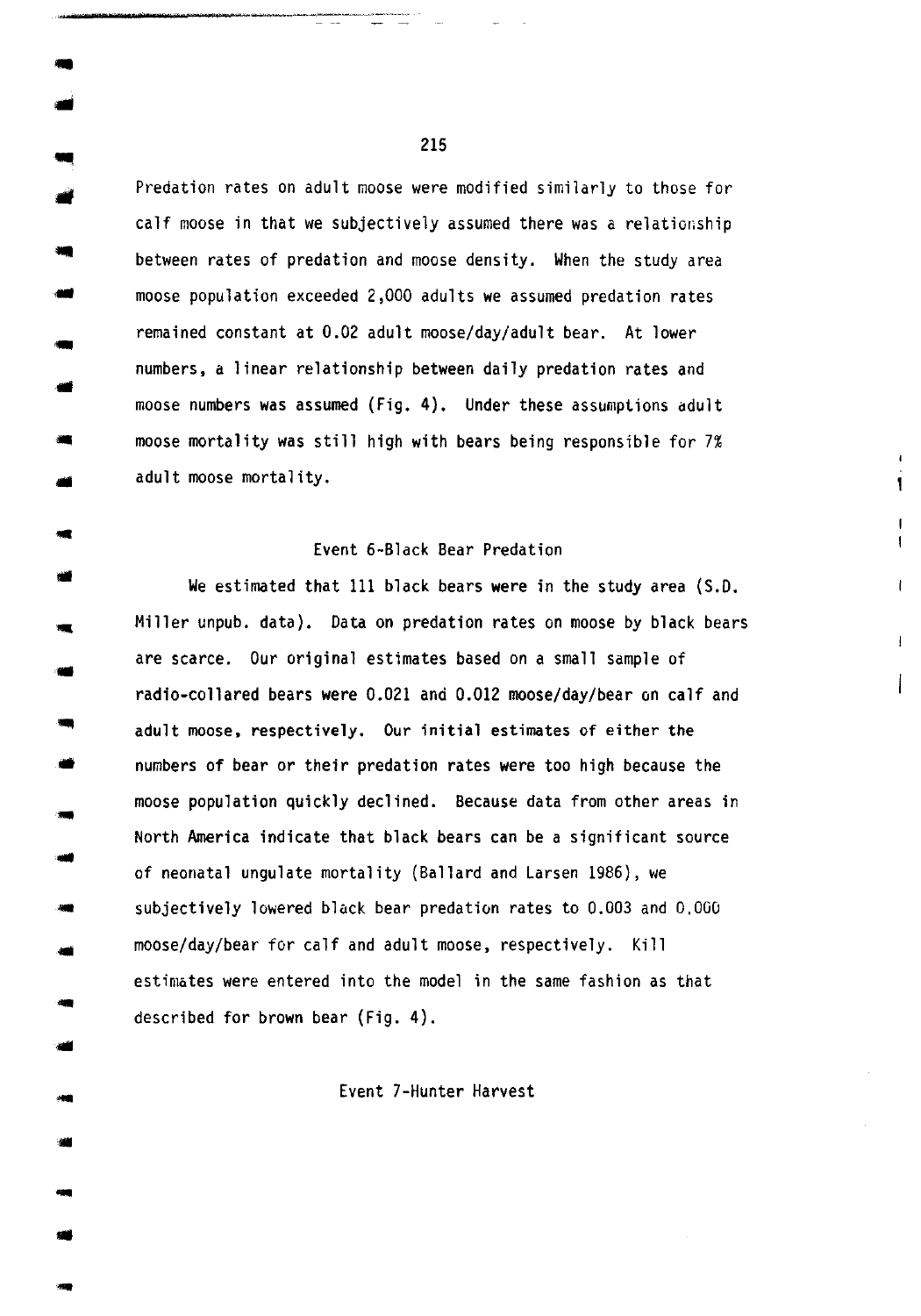Annual hunting mortality, which during this study affected bulls only, was determined for each year of the study from mandatory harvest reports. Harvest reports from successful and unsuccessful moose hunters are a regulatory requirement in GMU-13. However, enforcement is very difficult and compliance is less than 100%. To encourage moose hunters to report results of their hunt, reminder letters are sent to all those who obtained a harvest ticket but did not report hunt results. Because no reminder letters were sent in 1980, the harvest for that year was determined by comparing the number of returned reports with returns in prior years, and extrapolating the additional harvest.

Antler measurements on harvest reports since 1978 provided a basis for a rough estimate of the number of yearlings killed, although some measurements were undoubtedly false. Antler measurements <76 em were considered to be yearlings or younger. Beginning in 1980, only bulls with antler spreads of  $\geq 91$  cm or at least 3 brow tines could be legally harvested. For the 1978 and 1979 hunting seasons, 55% of the measured moose had antler measurements <91 em. Therefore, we assumed that half of the human harvest each year was composed of yearling bulls.

We subjectively estimated crippling loss and unreported harvest at 15% of the estimated harvest. When future moose populations are predicted with the model, we arbitrarily assume human harvests will equal 33% of the yearling and adult bulls present at the beginning of the 20 day hunting season. The latter harvest approximates the number of bulls currently killed.

216

...

•

... ..

...

-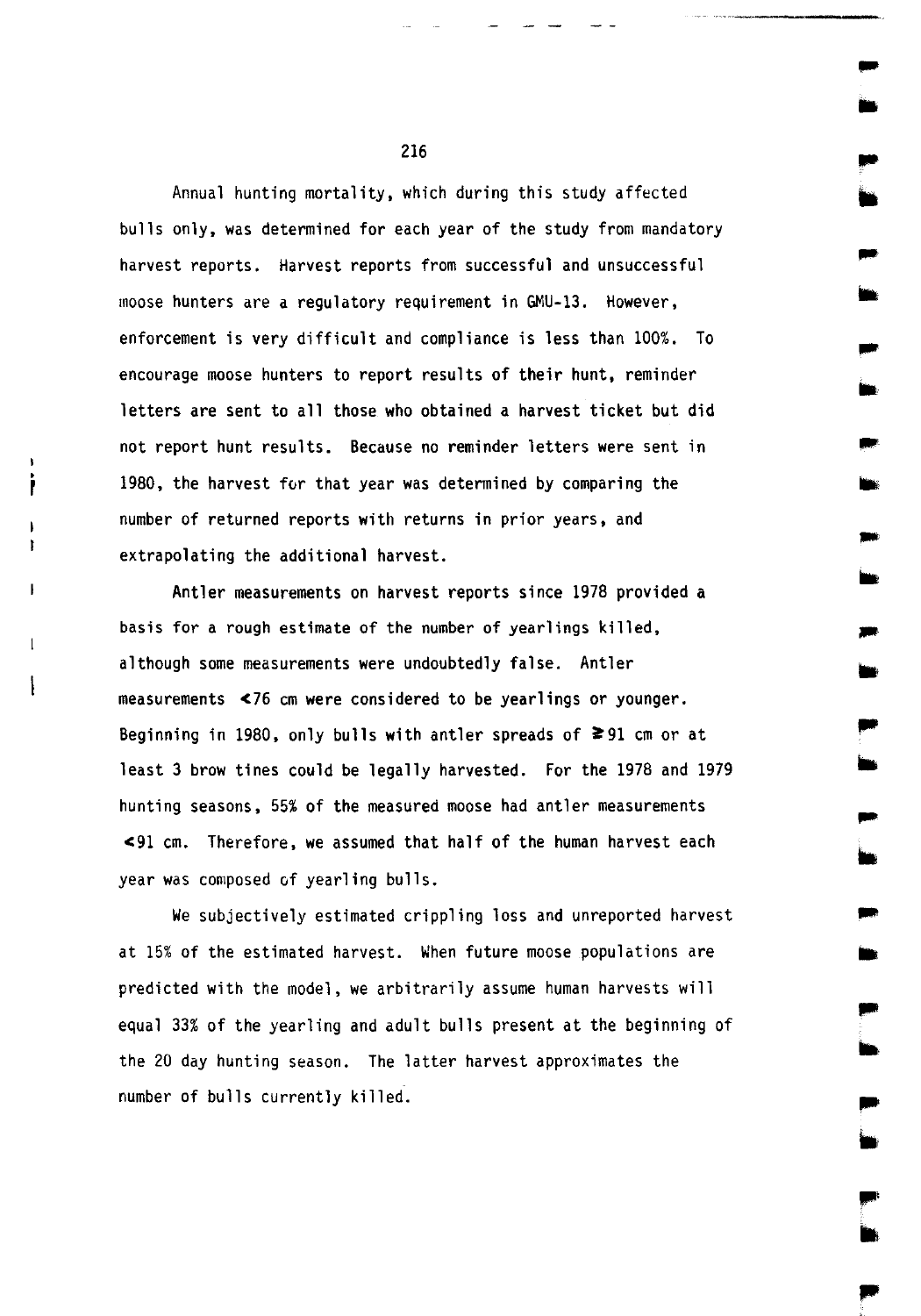Event 8-Winter Mortality (excluding predation)

Estimates of winter mortality were subtracted from the estimated number of moose present each November following the hunting season. The magnitude of winter mortality, usually by starvation, was initially estimated from radio-collared moose as described by Hayne (1978) and Gasaway et al. (1983). Winter mortality data for these moose population simulations were derived for calf moose for the period 1977-1981, for yearling moose from 1979-1982, and for adult moose from 1976-1982. Winter mortality was calculated as follows (from Gasaway et al. 1983):

1

 $\mathbf{I}$  $\mathbf{I}$ 

 $\overline{1}$ 

Percent mortality =  $\frac{a}{a}$ b

where

.. --<br>--<br>--

-<br>-<br>-

--<br>--<br>--

.. ..

...

....

--<br>--<br>--..

...

-..

--<br>--<br>--

a= number of winter mortalities of radio-collared moose, and

b = estimated number of collared animal months .

b was estimated as: (C) (D) b c

where:  $C =$  mean # months radio-collars transmitting (excluding dead moose),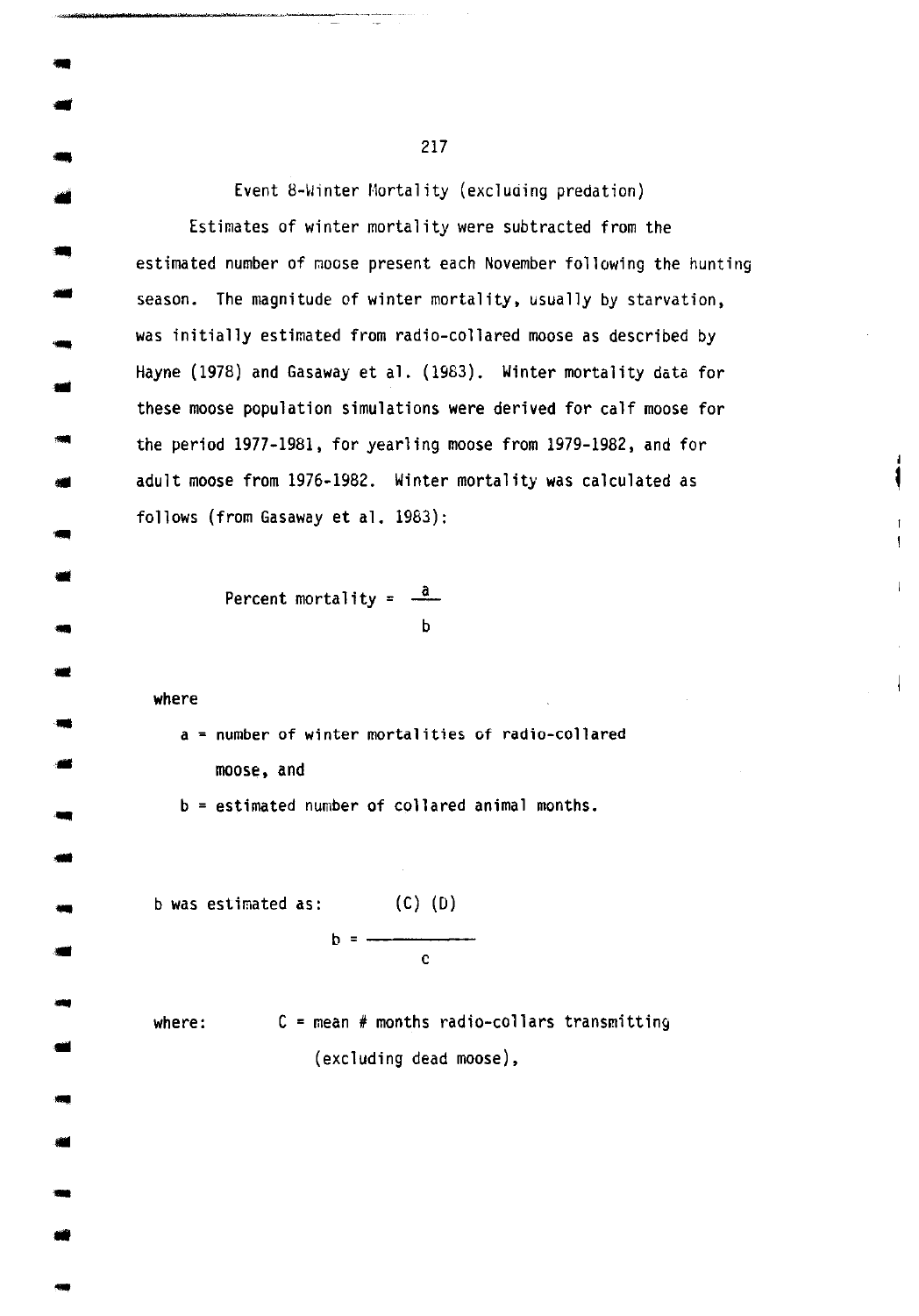$D = total$  # radio-collared moose ( including dead moose}, and

 $e = time interval for annual mortality.$ 

Based on relative survival rates of radio-collared moose we classified winters as moderate, severe and very severe. Most of the estimates of winter mortality by sex and age class for moderate and severe winters were based on radio-collared moose during 1976 through 1982 from equations described above. However, estimates of mortality during very severe winters were based on our best guess since we had no literature or previous experience with winter severity equal or exceeding the 1971-72 level. Based on historical snowfall data, severe winters have occurred on 3 occasions during the past 22 years and very severe winters once. For simulation runs a table of random numbers was used to predict the occurrence of winter conditions over consecutive 22 year periods.

During mild winters calves suffered mortality rates of about 6.0% (winters 1975-76 through 1977-78 and 1979-80 through 1983-84)(Table 1). Winter 1978-79 was considered relatively severe (Eide and Ballard 1982) with high rates of calf mortality during late winter. These higher rates of winter mortality were used for simulation runs when relatively severe winters had occurred or were predicted. During the one severe winter that moose mortality was measured, only calf moose died. No estimates of yearling mortality during such conditions were available so we used rates obtained during moderate winters; 2.4% and 6.0% for yearling females and males, respectively (Table 1).

..

-<br>-<br>-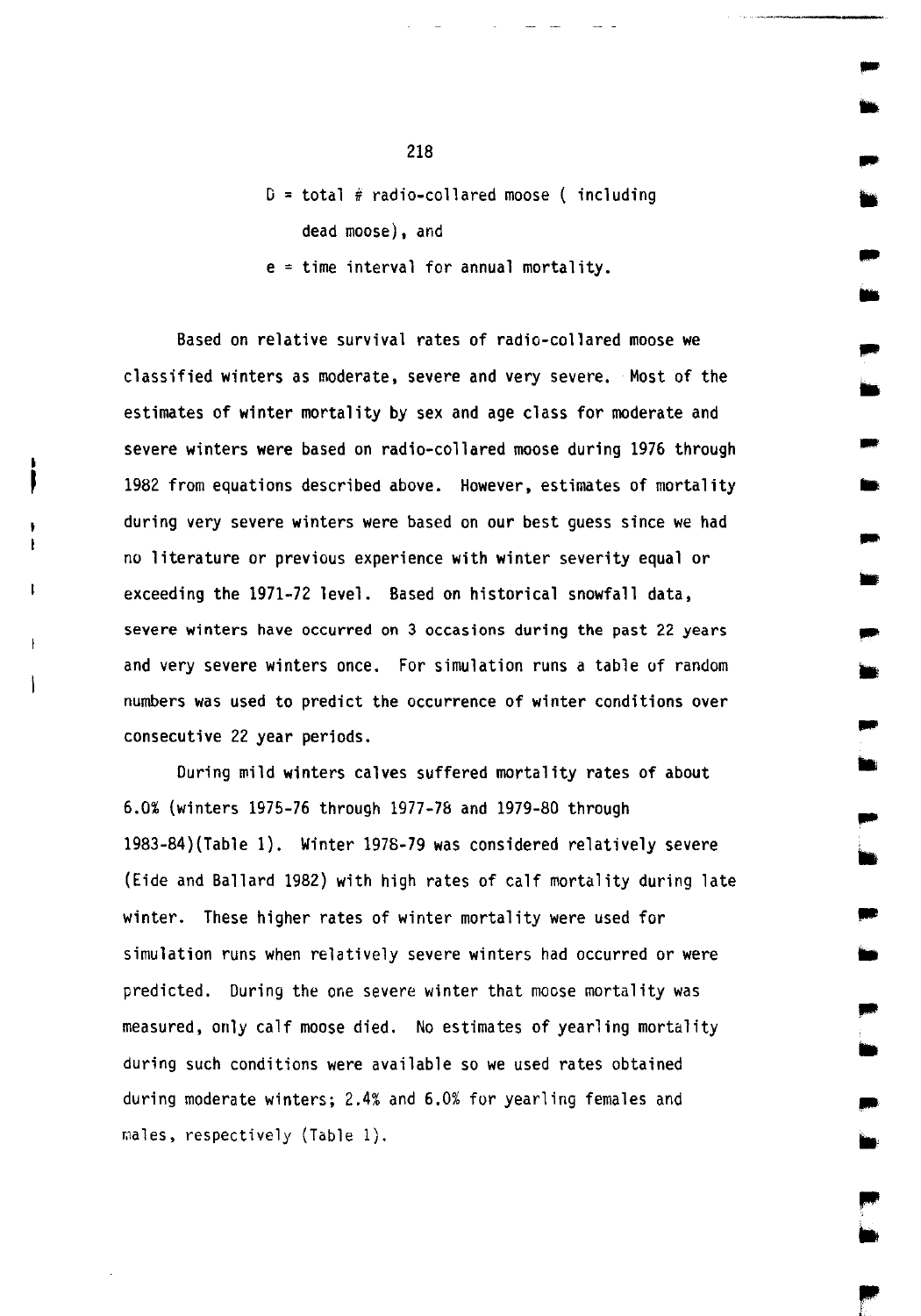Table 1. Estimates of winter mortality by sex and age class determined for radio-collared moose in GMU-13 of southcentral Alaska, 1977-1982 .

...

... -

-

•

-

•

....

|                          |                  | Sex   |         |
|--------------------------|------------------|-------|---------|
| Winter                   |                  |       |         |
| Severity                 | Age              | Males | Females |
| Moderate                 | Calves           | 0,060 | 0.060   |
|                          | <b>Yearlings</b> | 0.060 | 0.024   |
|                          | Adults           | 0.072 | 0.036   |
| Severe                   | Calves           | 0.571 | 0.144   |
|                          | Yearlings        | 0.100 | 0.024   |
|                          | Adults           | 0.144 | 0.036   |
| Very Severe <sup>1</sup> | Calves           | 0.900 | 0.250   |
|                          | Yearlings        | 0.350 | 0.087   |
|                          | Adults           | 0.200 | 0.072   |

 $\mathbf{f}$ 

Ī.

Ī. Ł

 $\frac{1}{1}$ Rates of mortality during very severe winter were subjectively estimated.

Annual winter mortality rates for adult cows varied from 0 to 5.6% during 1976 through 1982 (Table 1). The overall winter mortality rate was estimated to be 3.6% and this was used for each year of the simulation unless otherwise stated. Apparently the winter of 1978-79 was severe enough to cause significant mortality in calves but not for adults.

Because male ungulates typically have higher rates of natural mortality than females (Wallmo 1981), we assumed that during mild winters adult bull moose suffered rates of winter mortality  $(7.2%)$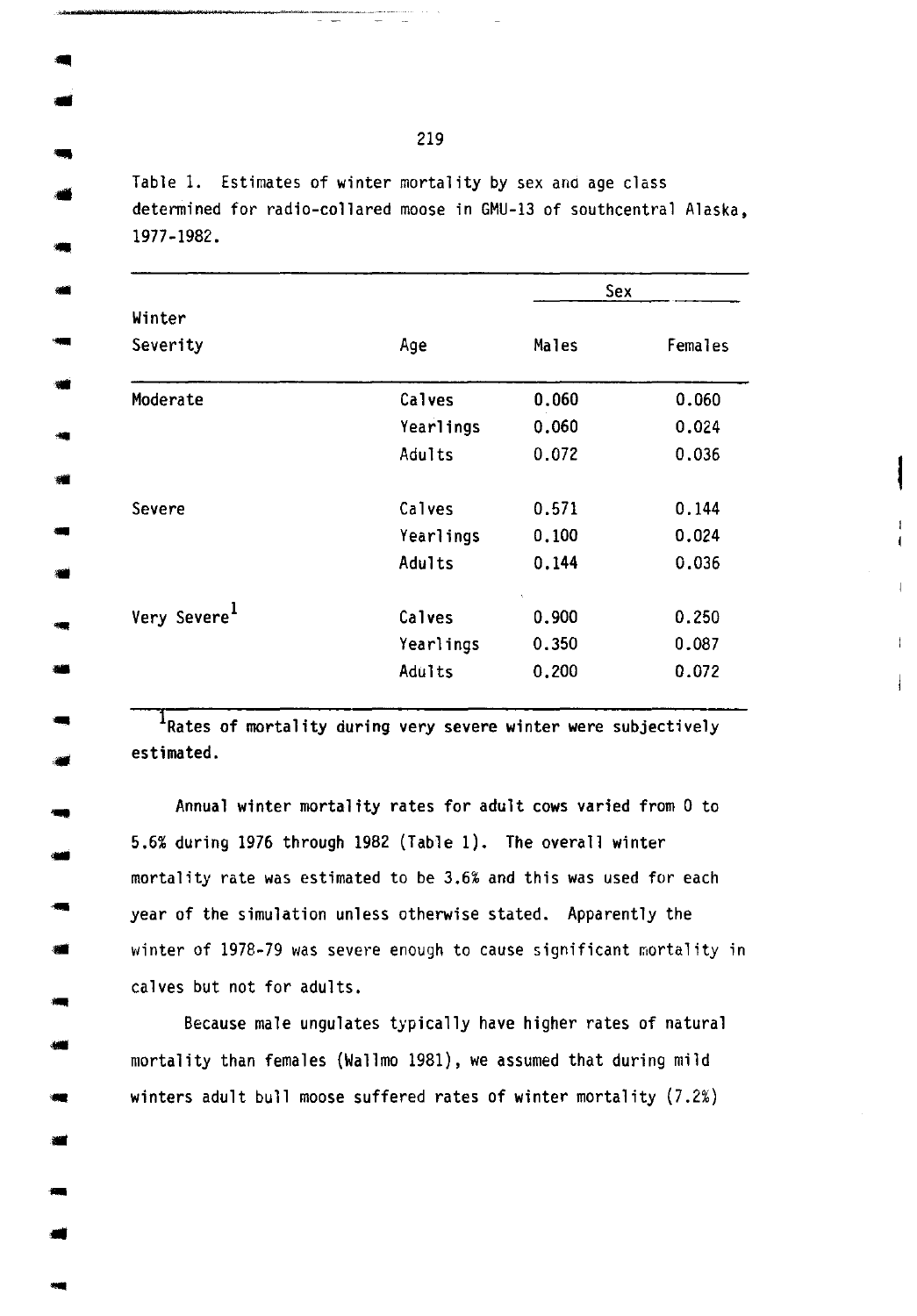twice that of adult cows  $(3.6%)$  (Table 1). During relatively severe winters we also assumed adult bull mortality was twice as great as during winters of moderate severity, and that adult cow mortality remained about the same. Yearling bull mortality during severe winters was subjectively estimated at 10%. Estimates of adult and yearling mortality during very severe winters are poorly documented and deserve study effort. Estimates of winter mortality were subtracted from the posthunt moose population similar to methods described for early spring and summer mortality.

..

...

,..

-

.. ..

,.

### PREDICTION OF SUSITNA RIVER MOOSE POPULATION TRENDS

Prior to the early 1950's, few data were available concerning the abundance and distribution of moose. However, they were apparently not abundant at the turn of the century but the population increased and peaked about 1960 (Bishop and Rausch 1974). Moose were thought to have increased during this latter period in response to reduced predator populations, favorable range conditions (created by frequent wildfire), mild winters, and low human harvest pressure.

After 1960 the moose population began to decline. Severe winters in 1961-62, 1965-66, and 1971-72 resulted in high moose mortality. A federal predator control program from 1948 to 1953 reduced numbers of wolves and probably bears to low levels. After 1960 severe winters apparently caused the moose population to decline. During this period predator populations were increasing and fire prevention policies by federal and state agencies halted wild fires that had created favorable range conditions in the past. Therefore, range quality might have been declining as well (Bishop and Rausch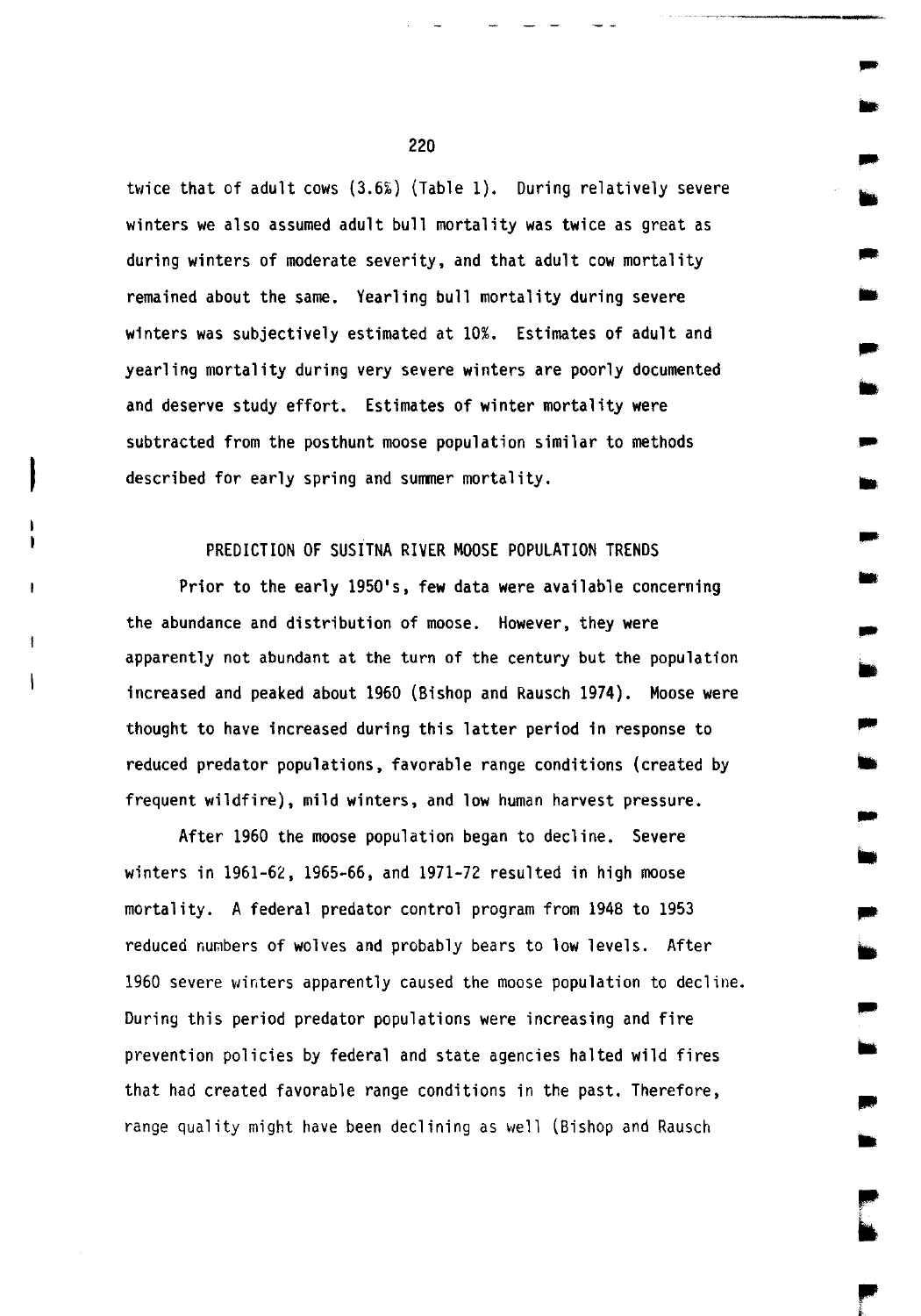1974; Mcilroy 1974). Human harvests also increased during the 1960's. The combined effects of all of these factors probably caused the moose population to decline, even during mild winters. Calf recruitment reached a record low by 1975.

The moose population increased after 1975 in response to reduced numbers of predators and generally mild winters. Wolf numbers were reduced during a State wolf control program in portions of the Susitna hydroelectric study area during 1976 through 1978. Brown bear numbers were also temporarily reduced in part of the area by an experimental transplant in 1979. After State wolf control ceased in 1978, wolf numbers were controlled by public hunting and trapping. Human harvests of moose, which had always been limited to bull only hunting in the study area, were further restricted in 1980 when only bulls with antler spreads  $\geq 36$  inches or 3 brow tines on one side were allowed protecting calves and most 1 and 2 year old bulls. During 1983 only bulls with spike or forked antlers (mostly small yearlings) could be legally harvested. After 1983 the 36-inch regulation was in effect. Winters were generally mild or moderate with the exception of 1978-79, and starvation rates were relatively low. The combined effect of all of these factors was that the moose population increased .. between 1975 and 1985.

 $\perp$ 

The total numbers of moose present each fall in the Susitna hydroelectric moose study area under preproject conditions as predicted from modeling for the period from 1975 through 2022 are illustrated in Figure 5. Year 12 is equivalent to 1986 and for all subsequent runs we assumed the project became operational  $(post-construction)$  during year  $12$  and that the life of the project

221

... ..

..

-..

..

...

•

...

• .. -

• .. -<br>-<br>-

...

•• •• ...

••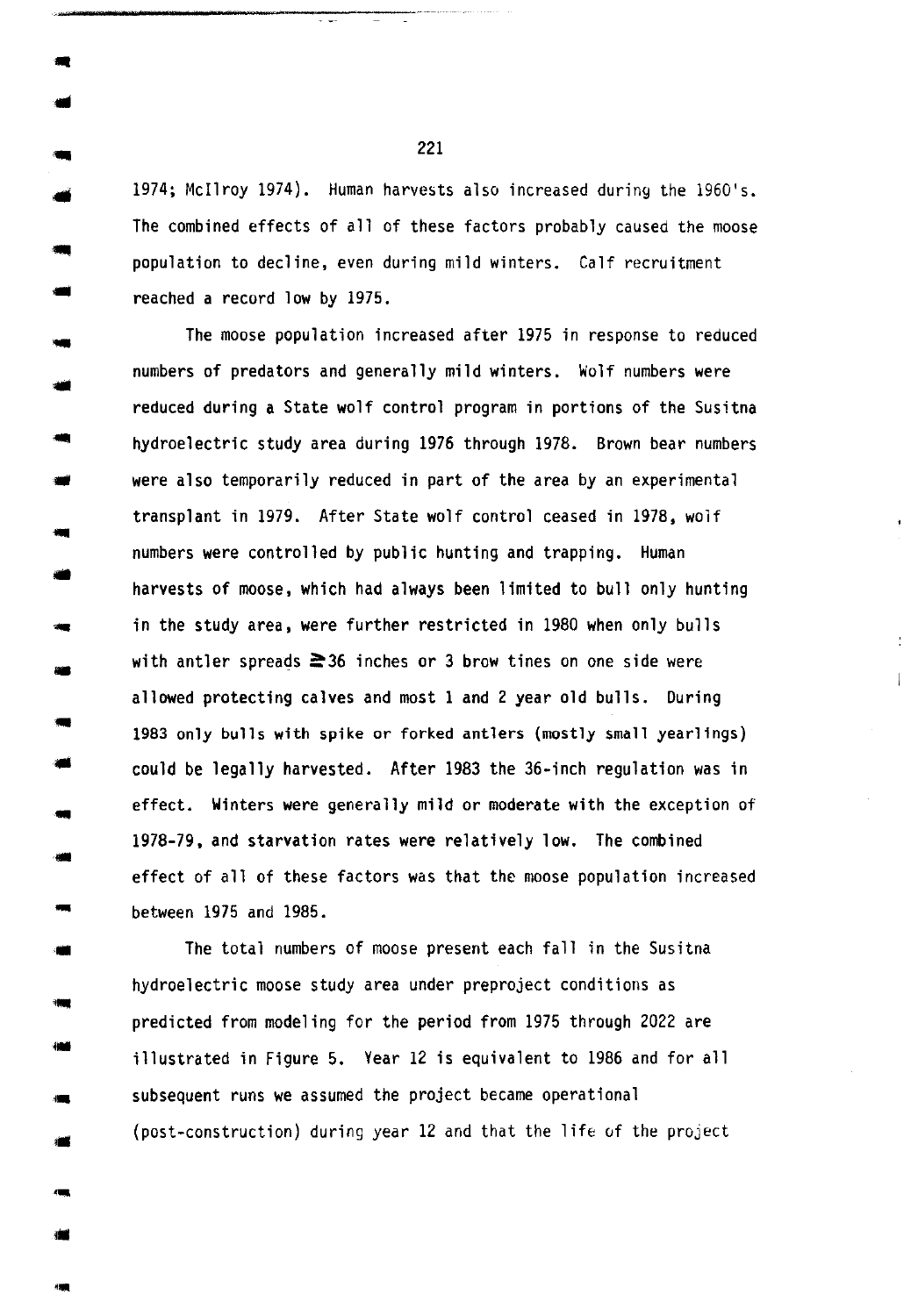

Fig. 5. Past and predicted moose population numbers in the Susitna River Study Area as determined from population modeling. See text for assumptions and input variables.

 $\mathbf{I}$ 

 $\mathbf{I}$ 

 $\mathbf{I}$ 

 $\mathbf{I}$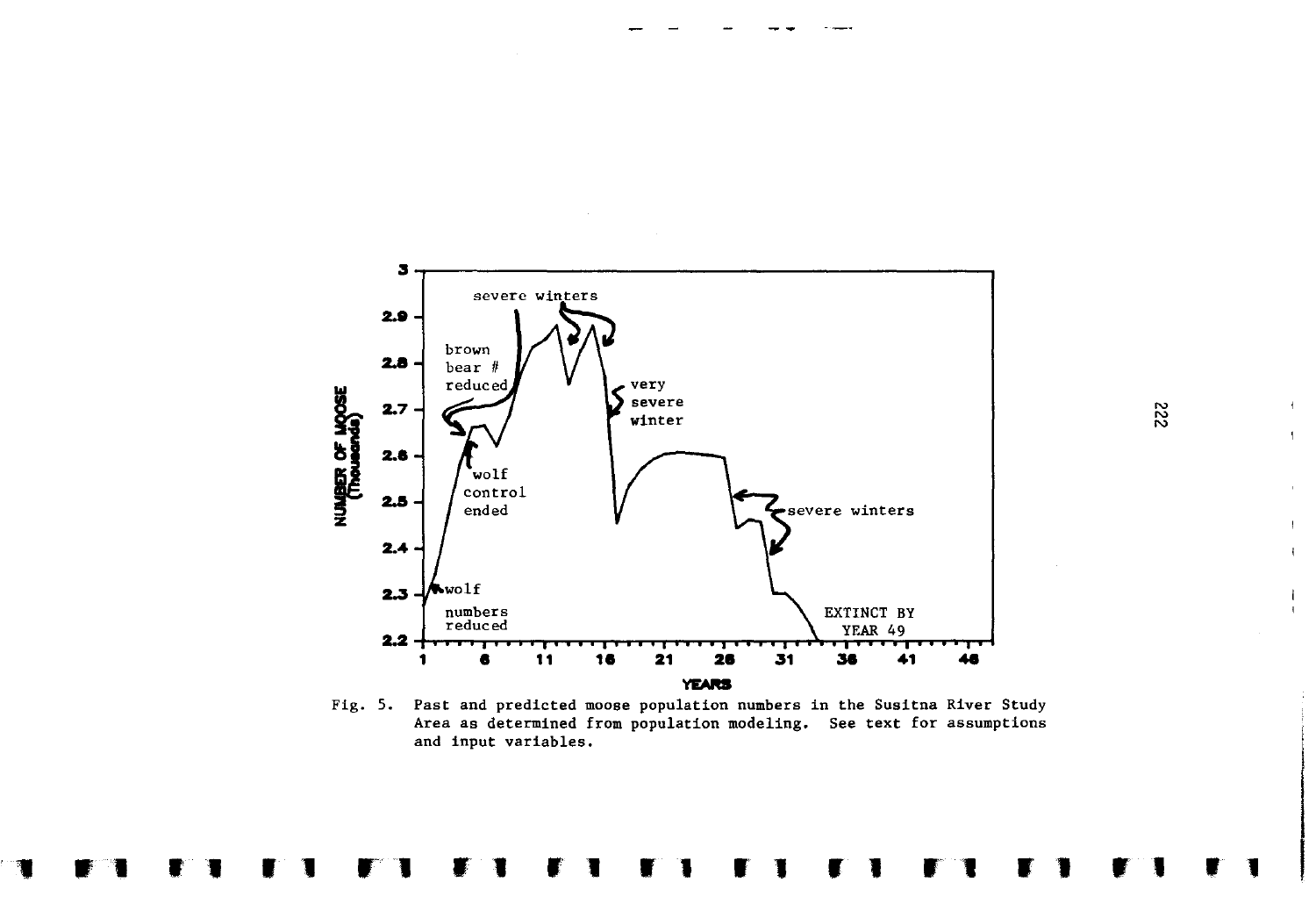was 55 years. From year  $1$  (1975) through year  $11$  (1985) the model was adjusted to fit existing population data all of which indicates an increasing population trend. All inputs were based on current studies and most were made on the basis of annual surveys and estimates. However, following year 11 several major assumptions were made to allow prediction of moose population trends beyond the existing data base. These assumptions are briefly listed to insure that readers understand the basis for the model's predictions .

Major assumptions for the model's predictions are as follows:

1. Productivity was held constant each year.<br>2. Early spring and summer calf mortality from accidents was held constant.

I. Ł

3. Wolf numbers from 1975 through 1985 for each event were estimated from surveys and radio-collared packs. After year 11 wolf numbers were held constant in subsequent years at year 1 levels (1975-prior to wolf control).

4. Numbers of adult brown bears uere held constant at 117 except during 1979 when brown bear numbers were reduced by transplant.

5. Black bear numbers were held constant at 111.

6. Reported hunter harvests were used from year 1 through year 11. After year 11 we assumed hunters killed 33% of the adult bulls and 33% of the yearling bulls present in the population just prior to the hunting season.

7. Estimates of numbers of moose starving to death each year were estimated by a combination of available data and subjective evaluation (Table 1).

223

-..

-..

..

•

'Ill ..

-<br>-<br>--

-

...

...

•• ...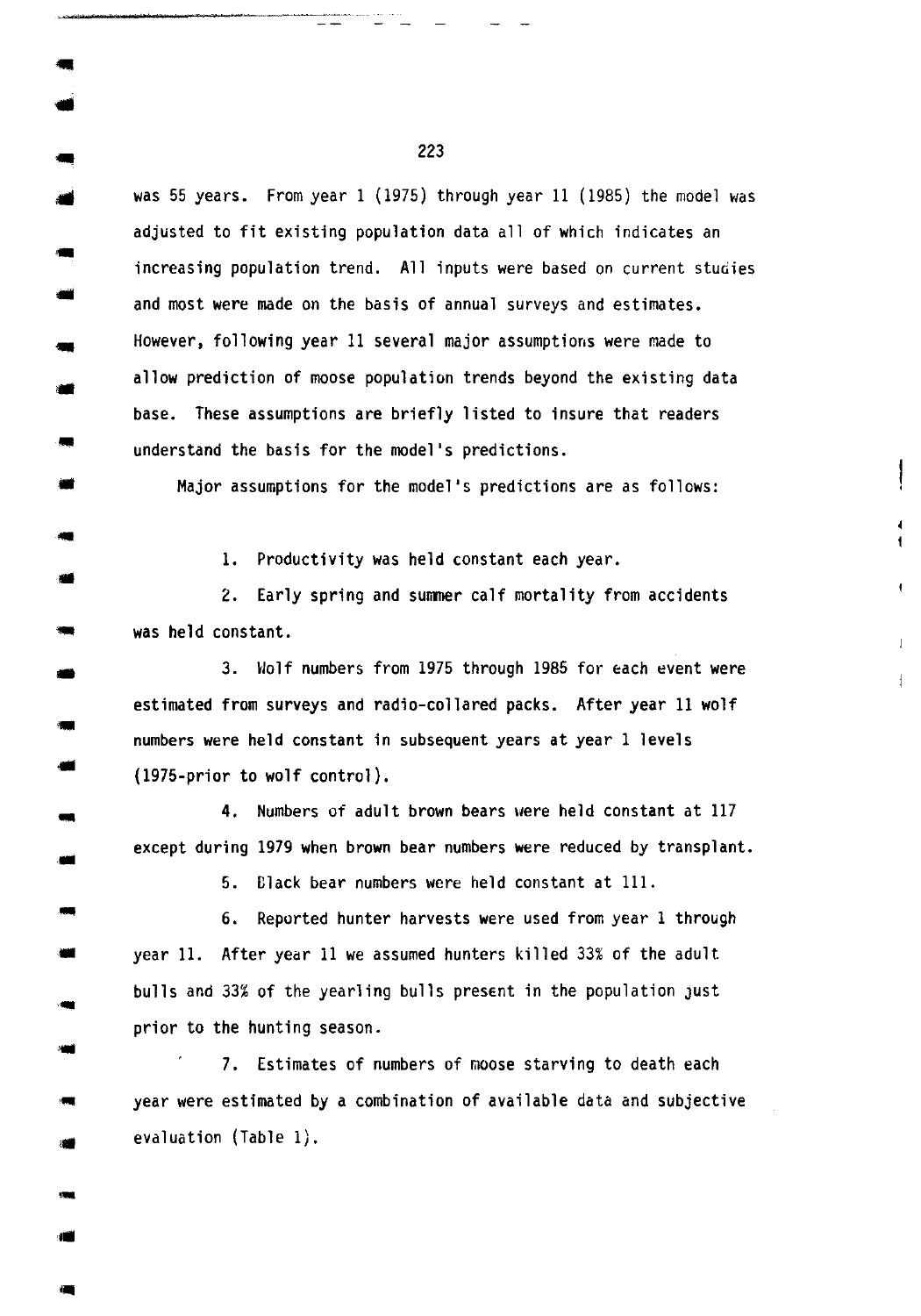Without the proposed project the model predicts that the moose population would decline to extinction by year 49 (Fig. 5). The predicted sequence of severe winters in addition to losses from predation produce a scenario where mortality exceeds natality at the lower moose densities. A different ranaom selection of severe winters probably would have produced a different projection. However, this scenario illustrates that, although the moose population has grown over the past decade, changes in winter severity can cause the population to decline even if we assume predation and other mortality factors remain stable. Existing information concerning predation by bears and wolves suggests that once the decline has occurred, predation alone may prevent population recovery (Gasaway et al. 1983; Ballard and Larsen 1986). There does not appear to be any fast acting feedback mechanism between moose and predator populations, particularly for bears which are not dependent on predation for survival (op. cit.). By year 30, after 2 relatively severe winters, moose densities are too low to allow the moose population to escape projected levels of predation and other natural mortality. Moose densities at year 30 are nearly identical to those at year 1 (1975) when the moose population actually reached a record low level. If the moose population actually declined as projected by modeling, the most likely management action is that a predator control program would be proposed to reverse the decline.

Instead of allowing the moose population to decline in year 30 (Fig. 5), we assumed the Department would initiate a predator removal program to increase moose recruitment and halt the population decline as depicted in Figure 6. Because bears have a much lower rate of

224

•

..

•

•

... • .. ..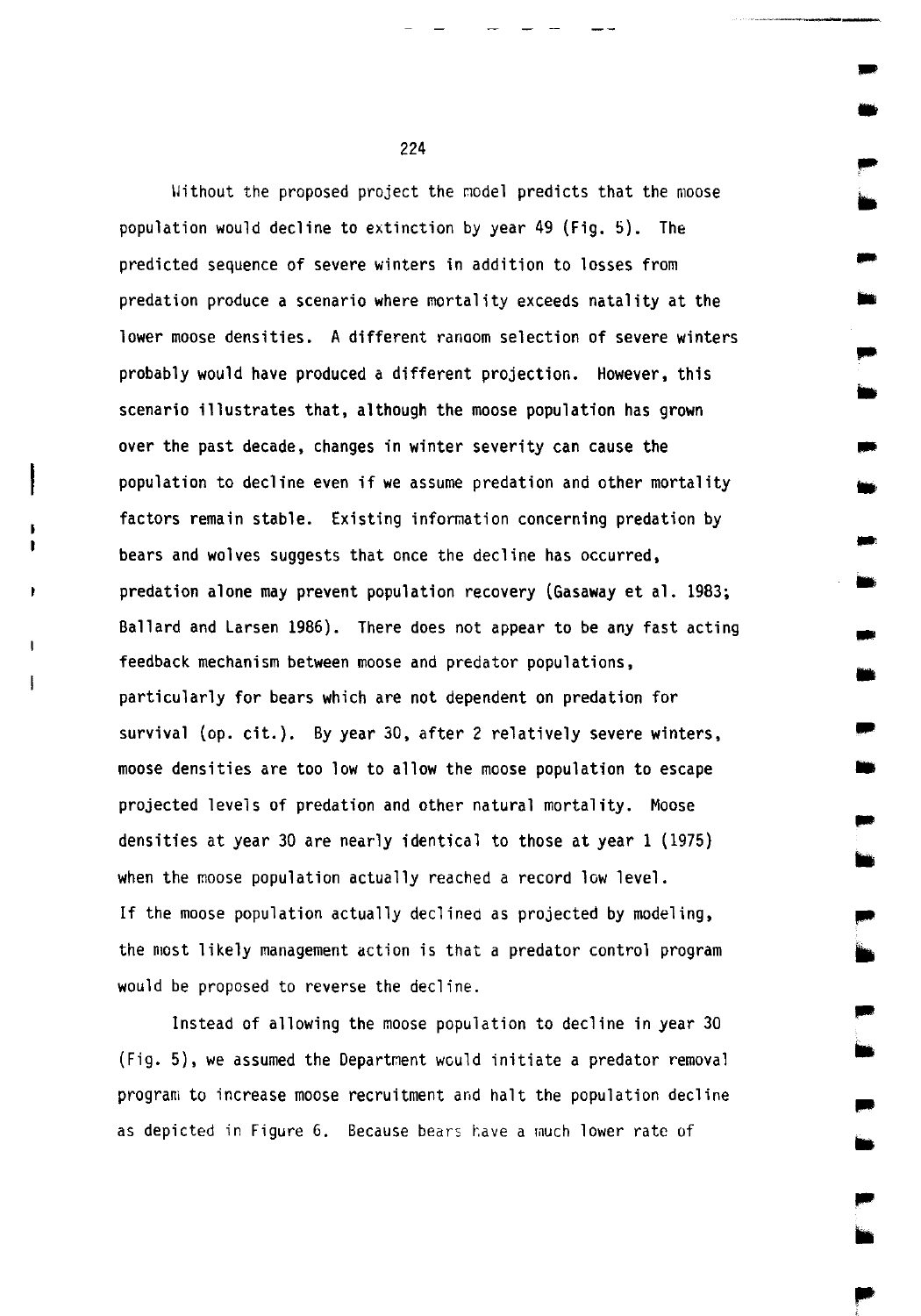

Fig. 6. Past and predicted moose population numbers in the Susitna River Study Area as determined from population modeling. See text for assumptions and input variables.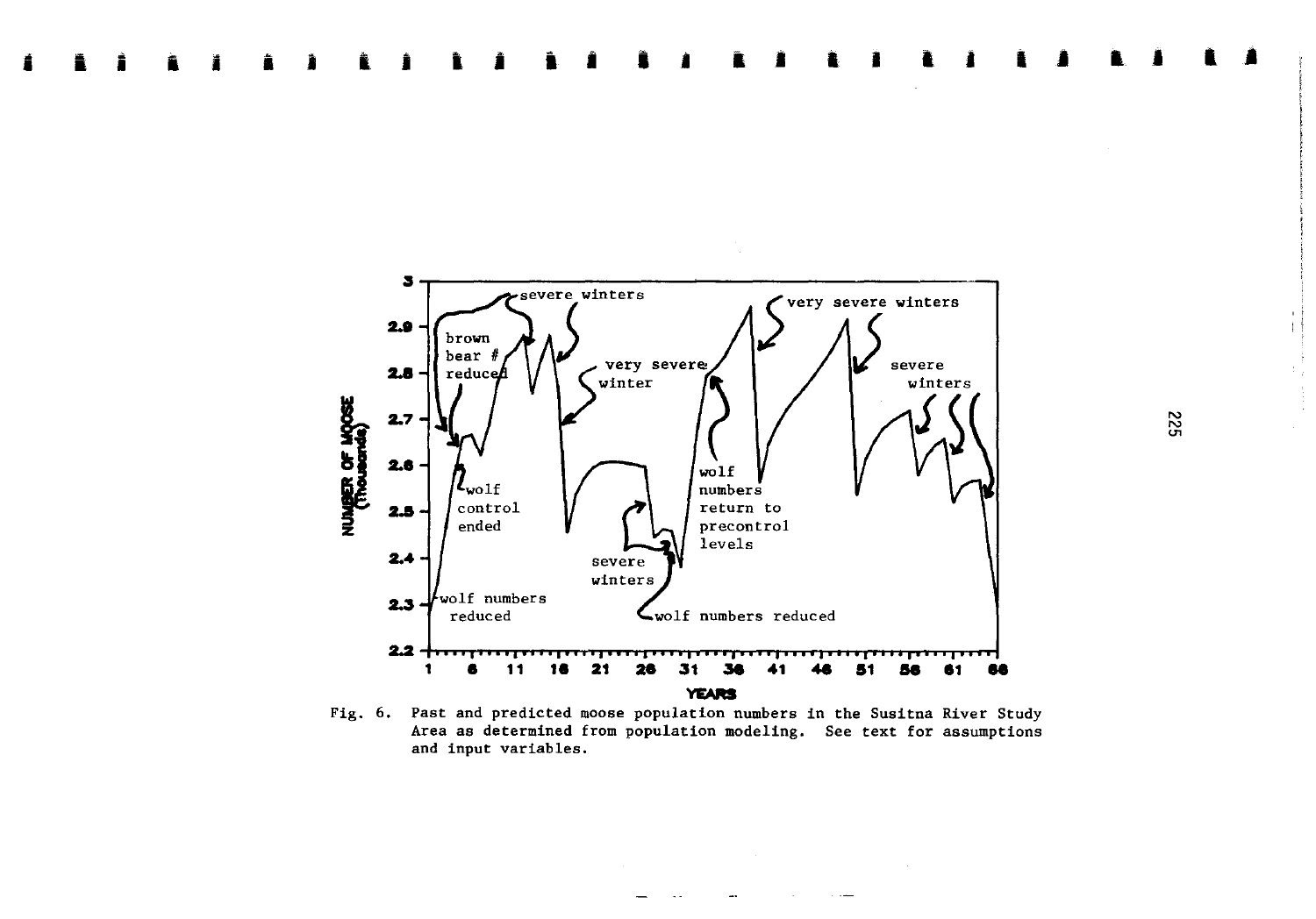reproduction than wolves, we also assumed that wolf numbers rather than bear numbers would be controlled. We assumed that in year 30 a predator reduction program would reduce wolf numbers to the same densities which existed in years 2 through 4. Thereafter, we assumed that wolf numbers once again returned to precontrol densities. This reduction was sufficient to allow the moose population to grow (Fig. 6). It allowed moose numbers to increase to high enough densities so that the population was able to rebound from severe winters in future years. However, by year 66 moose densities were once again sufficiently low that some management action would likely be necessary if the moose population was to again recover from severe winters. We used the moose population run illustrated in figure 6 as our baseline population for examining various levels of impact due to the project.

# PREDICTION OF PROJECT IMPACTS BASED UPON POPULATION MODELING

Several impact scenarios provide a general idea of what might happen to the moose population as a result of hydroelectric development. The purpose of these runs is not to quantify losses but to indicate the general trend the moose population might take if one or all of the predicted changes were to occur. A detailed account of the potential impacts of hydroelectric development on moose was provided by Ballard and Whitman (1987). The model does not consider interaction among potential impacts nor does it consider compensatory effects. All of the runs predict that the area's moose population will become extinct during the life of the project. This is because we have made no attempt to alter any factors which remain constant during the simulations. For example, except during years 30 through

226

..

..

• ..

..

•

..

•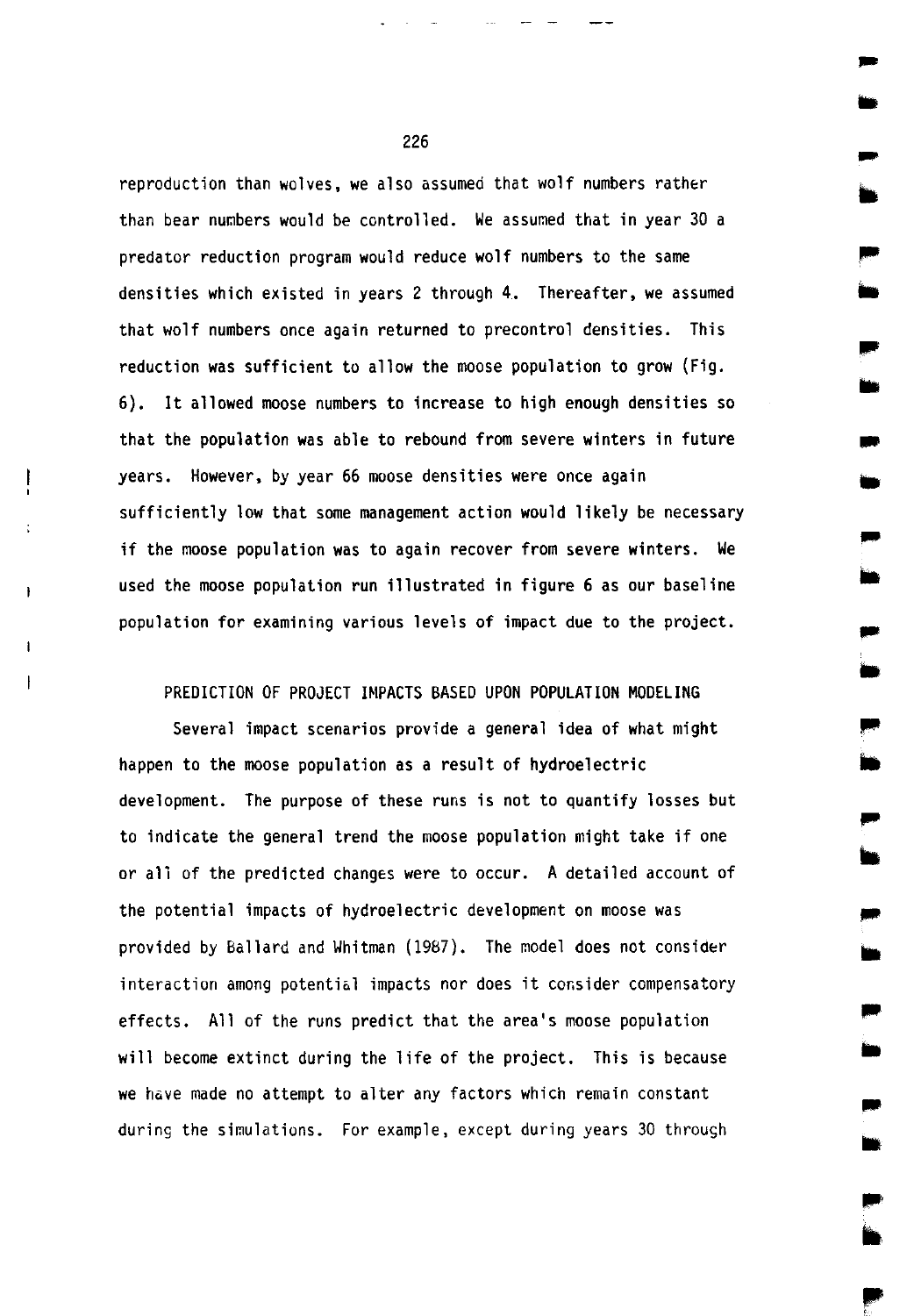32 (Fig. 6) when we forecast wolf control, we kept numbers of predators constant. When the moose population begins to decline in response to the project, initiation of predator control may avert a drastic decline or at least slow the rate of decline. However, for any management action to succeed it assumes that critical habitats remain unchanged. Loss of critical habitat through inundation and avoidance may negate that assumption. That all of the runs suggest that the population will decline indicates the project is likely to have serious implications tor the management and uses of moose in the future. The exact magnitude of the losses can not be accurately predicted.

, ..

••

... ,, ..

••

## Scenario # 1

Annual productivity of adult cow moose was predicted to be reduced as a result of the project by 5% from an average of 1.19 calves per cow to 1.13 calves per cow. The model suggests that following a severe and a very severe winter, the reduced level of productivity is not sufficient to allow the moose population to recover during intervening years of mild winters (Fig. 7). The population theoretically becomes extinct by year 38 .

# Scenario  $# 2$

Adult moose are expected to be in poorer physical condition following winter as a result of the project. This will result in less viable calves being produced. Calves will suffer higher rates of stillbirth and accidental mortality than under preproject conditions. We speculated that if the project were completed, calf mortality would

 $\sim$ . 227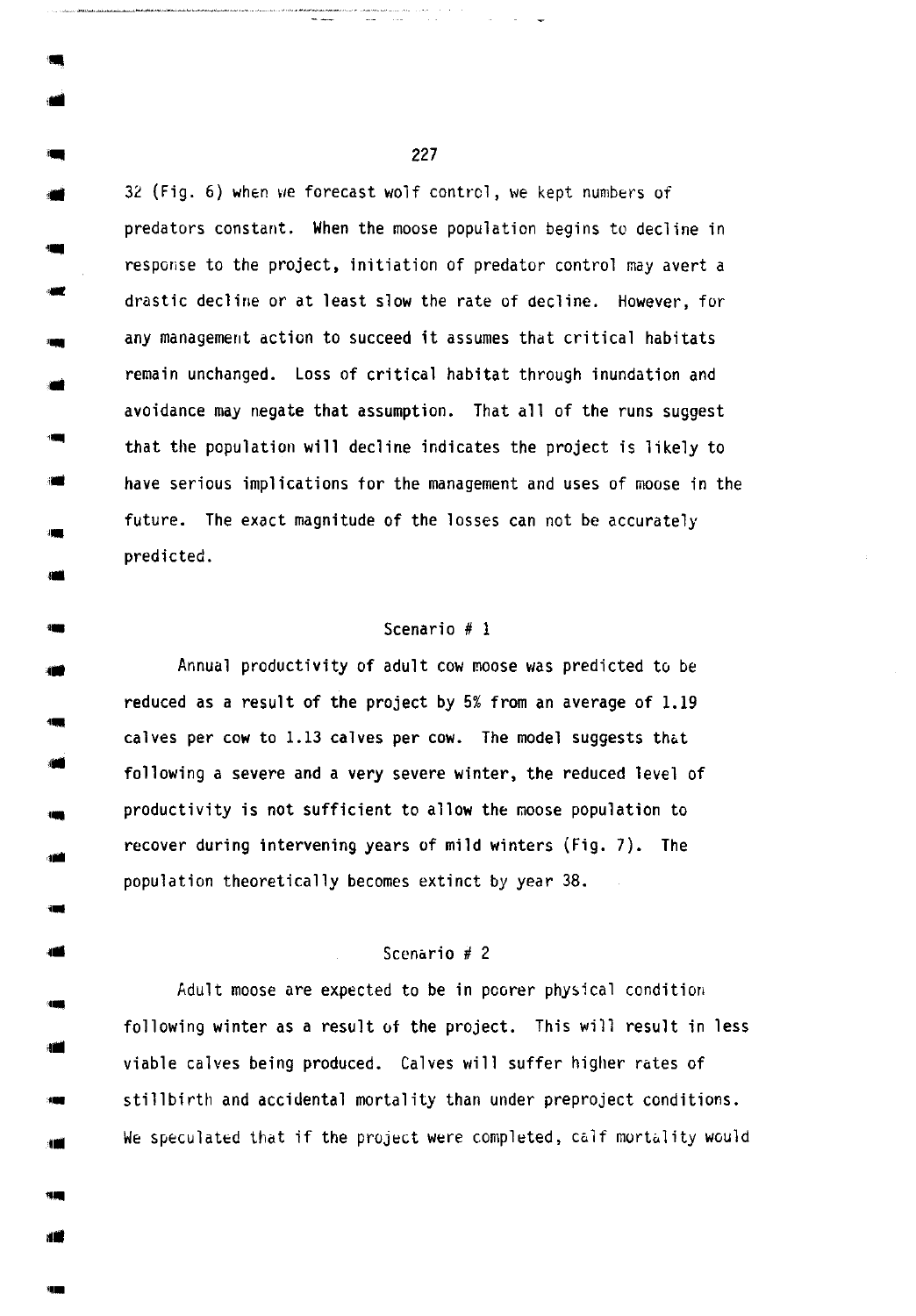

Fig. 7. Past and predicted moose population numbers in the Susitna River Study Area as determined from population modeling. Productivity rates decreased by 5% in year 12 from 1.19 calves/adult cow to 1.13 calves/adult cow and for yearling females from 0.29 to 0.25 calves/yearling cow. See text for additional essumptions and input variables.

 $\blacksquare$ 

 $\bar{\gamma}$ 

 $\mathbf{I}$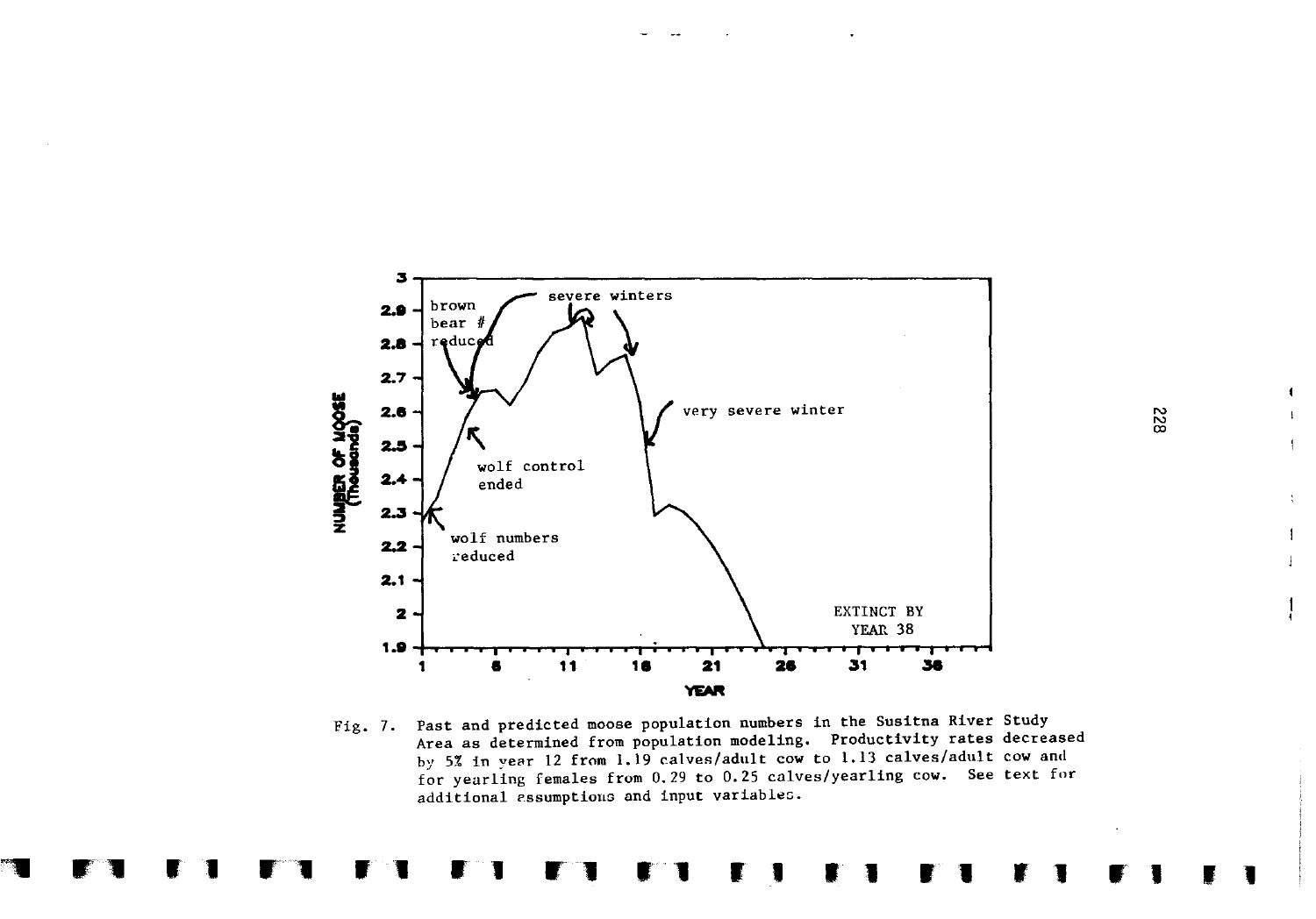increase from 6.0 to 6.7%. This increase in calf mortality, although relatively small, causes a significant difference in how the moose population responds to severe winter conditions (Fig. 8). Following the very severe winter in year 16 the population rebounds slightly but continues to decline until wolf control is theoretically initiated in year 30. The population increases while wolves are reduced but again declines once predator populations rebound. The population becomes extinct by year 47.

#### Scenario # 3

 $\blacksquare$ 

Predators will be concentrated on smaller areas as a result of inundation. Surplus killing (Kruuk 1972} of moose is expected to increase. Both bears and wolves are expected to take advantage of the increased vulnerability of moose. To reflect these changes in predator-prey relationships as a result of the project, we assumed that both wolf numbers and kill rates would increase by 10%. These changes were programmed to occur during years 12 through 16. Afterwards we assumed wolf numbers and kill rates returned to preproject levels. Increases in predation would be sufficient to cause the moose population to decrease further and not rebound during years of mild winters and wolf control in years 30 through 32 (Fig. 9). Relatively small changes in numbers of predators or their rates of predation can be expected to cause the moose population to remain stable or to decline, particularly following severe winters. The prey population may not increase for decades without major changes in predator-prey ratios. Modeling suggests the moose population would become extinct by year 37 .

229

...

••

'Ill ;IIIIi

,.

'IIIII ••

...

••

••

,.

....

••

••

••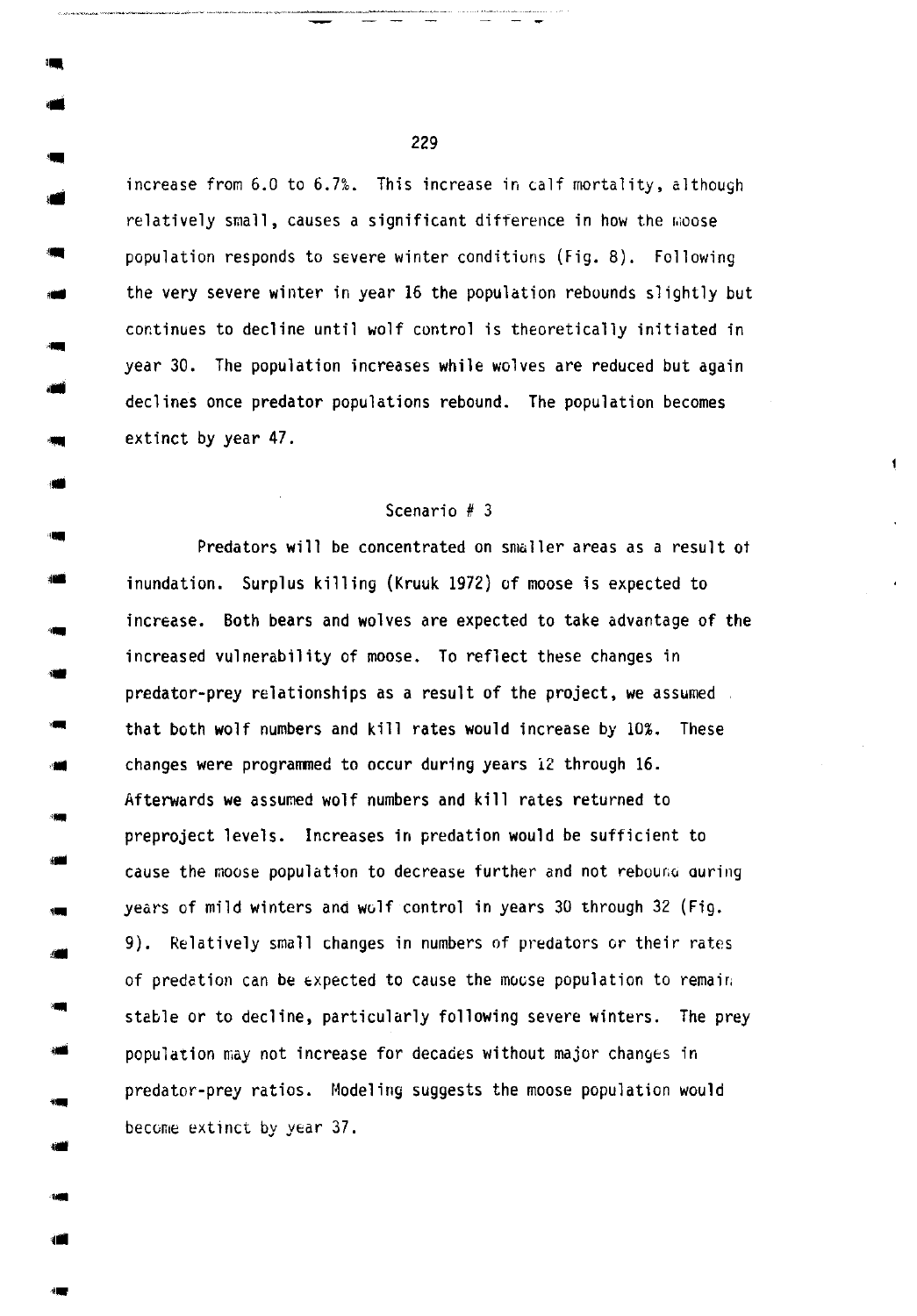

Fig. 8. Past and predicted moose population numbers in the Susitna River Study Area as determined from population modeling. During year 12 early springsummer mortality was assumed to increase by 10% from 6.0 to 6.6%. See text for additional assumptions and input variables.

230

 $\blacksquare$ 

 $\mathbf{I}$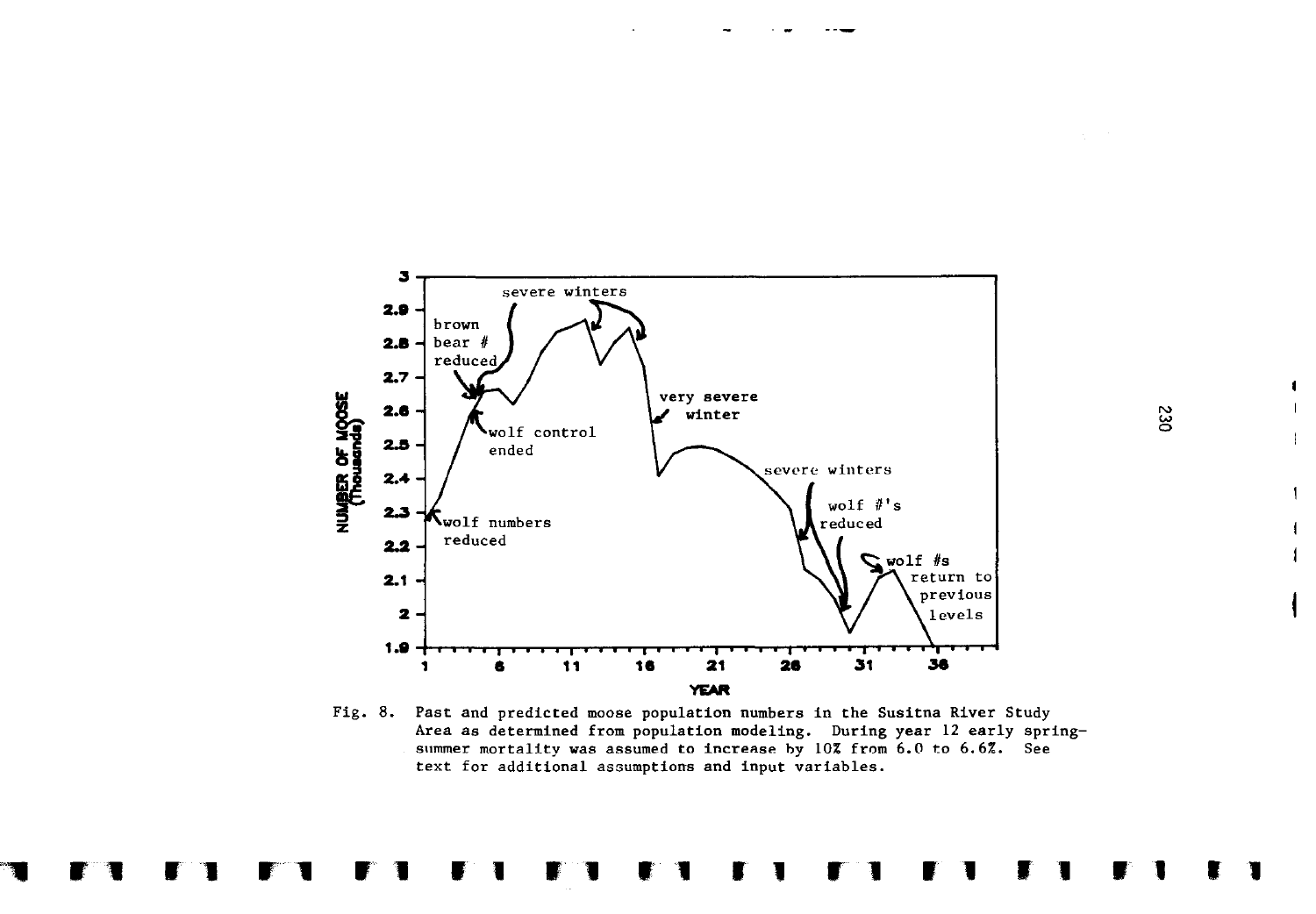

Fig. 9. Past and predicted moose population numbers in the Susitna River Study Area as determined from population modeling. During year 12 wolf numbers and consumption rates increased by 10% through year 16. See text for additional assumptions and imput variables.

**E31**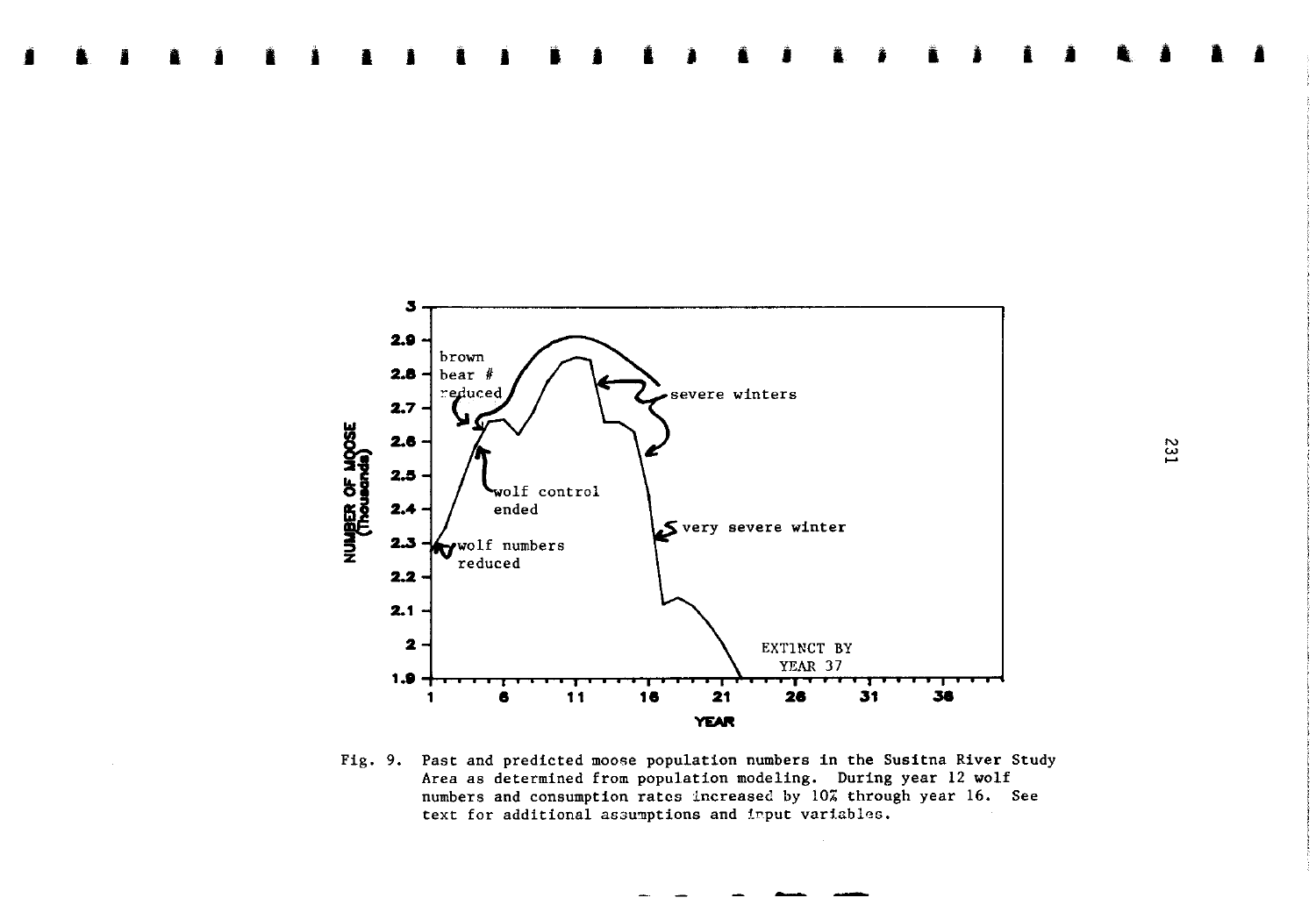### Scenario  $# 4$

- -

-

-

-

-<br>-<br>--<br>-<br>-

-

.. Ill

..

• -<br>-<br>-

Brown bears will also lose habitat and will likely take advantage of increased prey concentrations and increased vulnerability due to the project. Brown bears were assumed to increase their rates of predation en calf moose from 0.14 to 0.154 calves/bear/day and on adult moose from 0.02 to 0.021 adult moose/bear/day. The moose populat1on aecreased (Fig. 10) similarly to that forecast for the increased wolf predation scenario (Fig. 9). Predation apparently was great enough to cause the population to continue to decline in spite of intervening years of mild winters and reduced wolf densities from years 30 through 32. Theoretically the moose population would be extinct by year 37.

# Scenario # 5

 $\mathbf{I}$ 

Construction and operation of both impoundments is expected to flood most of the black bear dens which occur in the area (Miller 1985). Loss of den sites and habitat, and other factors will ultimately result in the death of most black bears which live in the area. Prior to the project, black bears were responsible for only 13% of the total mortality of neonatal moose calves (Ballard et al. 1985). In other areas, however, they have been a significant source of calf mortality (Schlegel 1976; Franzmann et al. 1980; Ballard and Larsen 19SC). We assumed that for a few years black bears would be sufficiently stressed so as to increase their predation rates on calf moose. Two different levels of black bear population response were simulated: 1) predation on moose calves would increase by 50% from 0.003 to 0.0045 calves/bear/day and  $\hat{z}$ ) that black bears would become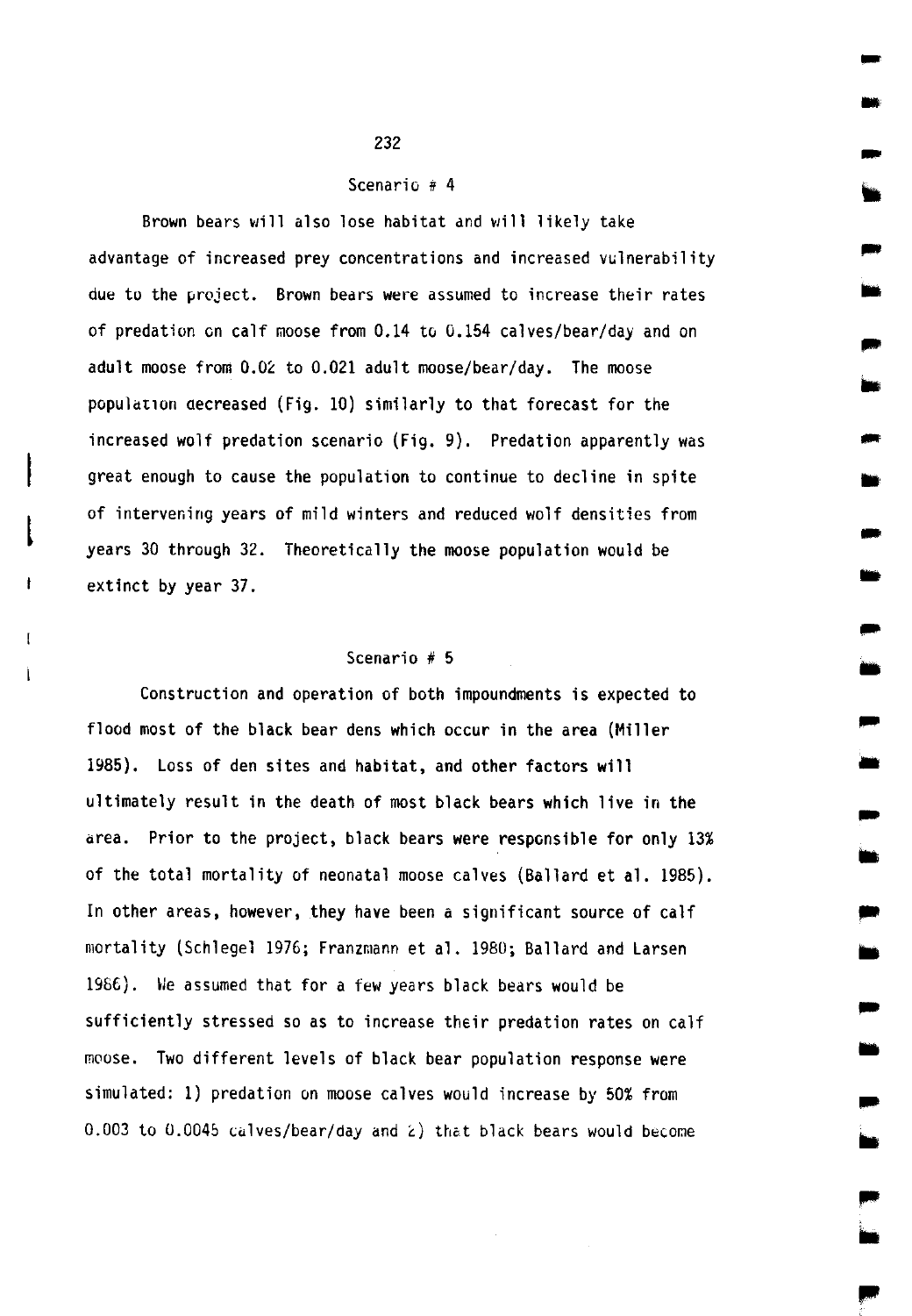

**i j** I **j** I

**i l** I **l J** 

<sup>I</sup>**.i** • **<sup>j</sup>**

**<sup>j</sup>**I • **i j** • **<sup>j</sup>**I **<sup>i</sup>**

Fig. 10. Past and predicted moose population numbers in the Susitna River Study Area as determined from population modeling. From year 12 through 16 brown bear predation rates on calves increased by 10% from 0.14 to 0.154 calves/bear/day and on adult moose from 0.02 to 0.021 adults/bear/day. See text for additional assumptions and input variables.

**<sup>l</sup>**•

I I

! i la de la companya de la companya de la companya de la companya de la companya de la companya de la companya de<br>La companya de la companya de la companya de la companya de la companya de la companya de la companya de la co II

 $\cdot$ I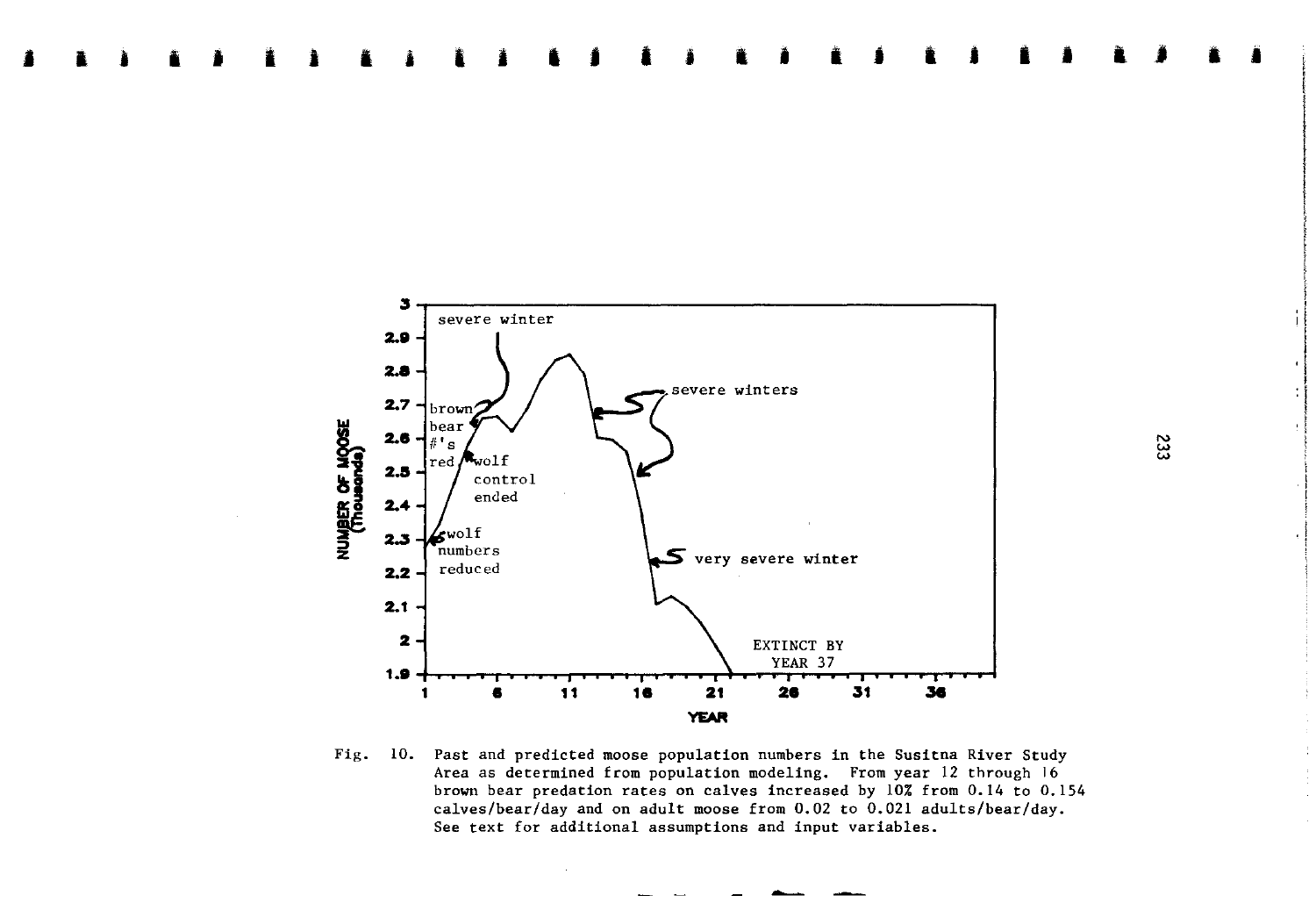efficient predators of moose calves and increase their rates of kill so that they have predation rates half as great as that of brown bears (from 0.003 to 0.07 calves/bear/day). In both cases we assumed that black bears would increase their rates of predation for 3 years and then rapidly decline and become extinct by the 4th year. Increasing black bear predation rates to half those of brown bears causes the moose populatior. to decline quickly and the population would theoretically become extinct by year 27 (Fig. 11). By increasing the rate of black bear predation on calves by only 50%, the moose population would closely mimic that of the preproject simulation through year 33, after which the moose population declined (Fig. 11). By year 51 the population theoretically would be extinct. This latter simulation was different from other simulations involving predators in that the moose population was able to rebound and continue to exist under the standard assumptions. However, even this simulation became subject to the predator pit problem; predation causes the prey population to decline further and at the very least prevents it from recovering.

... ..

... •

...

•

... ..

... ..

• lit

lit ..

...

## Scenario # 6

We speculated that losses of habitat would result in a 10% increase in starvation mortality during both mild and severe winters. Figure 12 depicts a 10% increase in winter mortality rates beginning with year 12 (simulated year of operation of project). Following the first series of severe winters, mortality would be great enough to cause the population to continue to decline even if we assume no changes in levels of predation or other forms of natural mortality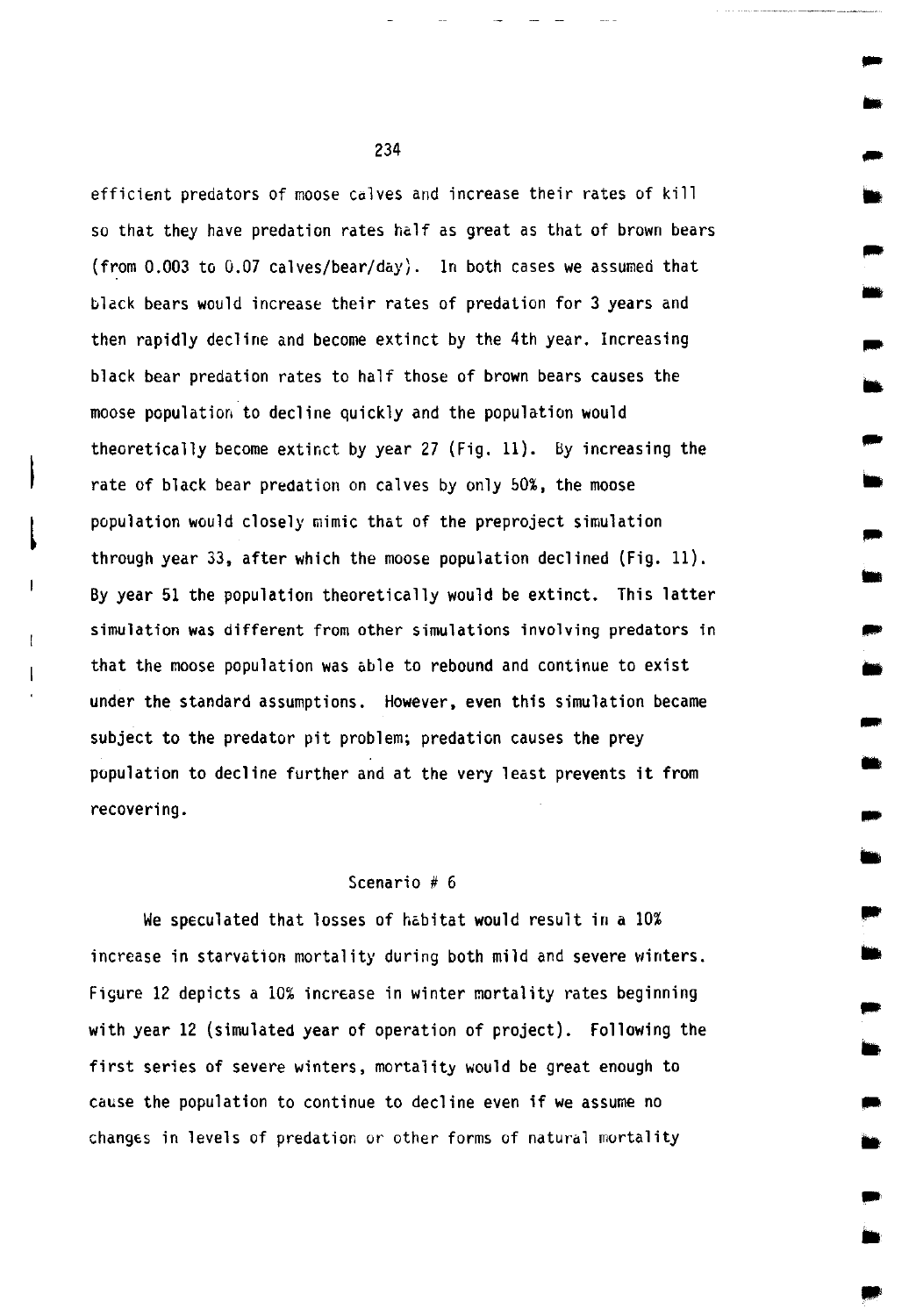

I **l** I I I **l** I

I I I I **<sup>a</sup>**I • • **i** ' I I • I

Fig. 11. Past and predicted moose population numbers in the Susitna River Study Area as determined from population modeling. During years 12 through 14 black bear predation rates increased to 0.07 calves/bear/day (moose pop. becomes extinct by year 27) or 0.0045 calves/bear/day. See text for other assumptions and input variables.

' I

• I

I I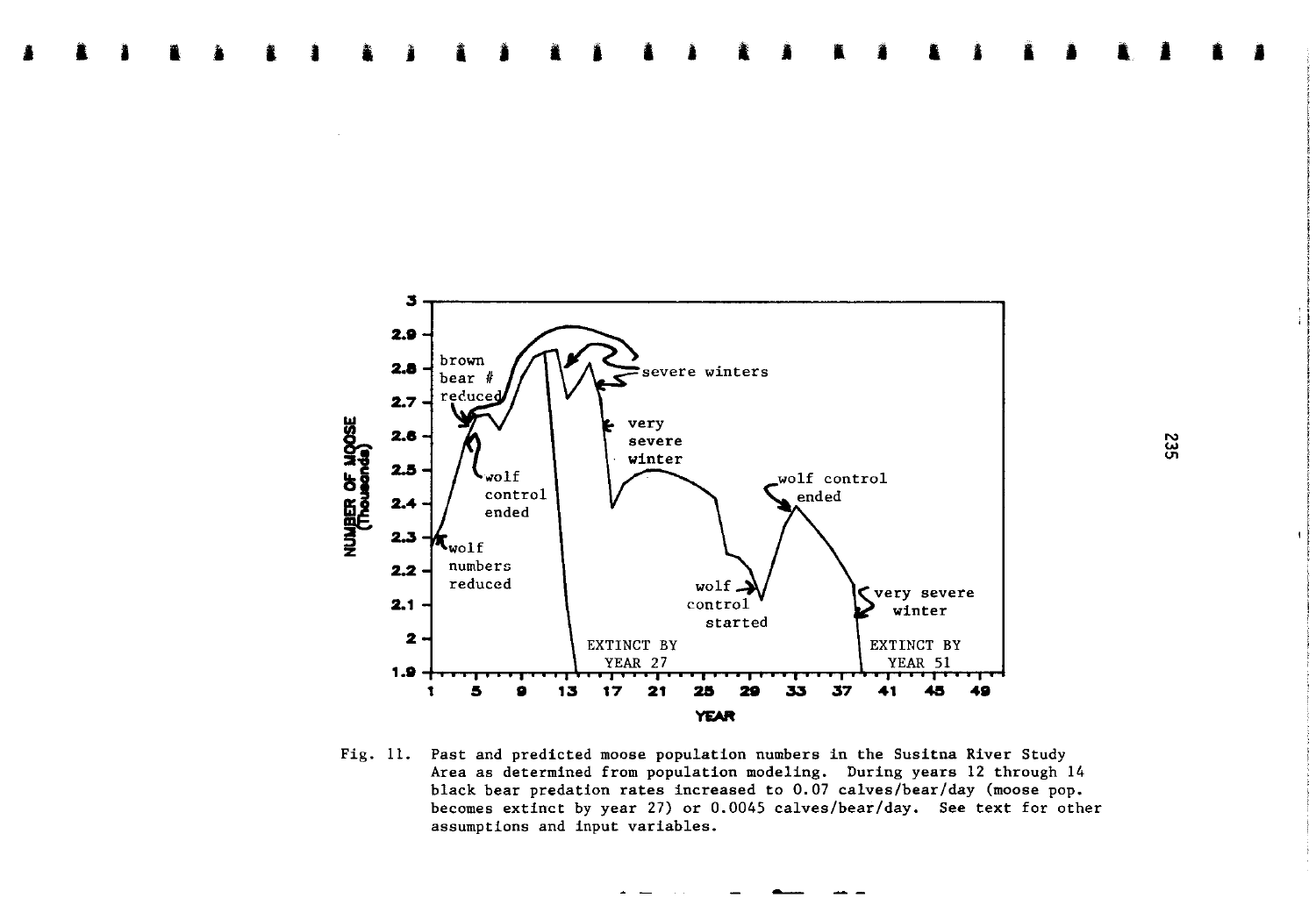

Fig. 12. Past and predicted moose population numbers in the Susitna River Study Area as determined from population modeling. During year 12 assumes winter mortality rates increased by 10%. See text for additional assumptions and input variables.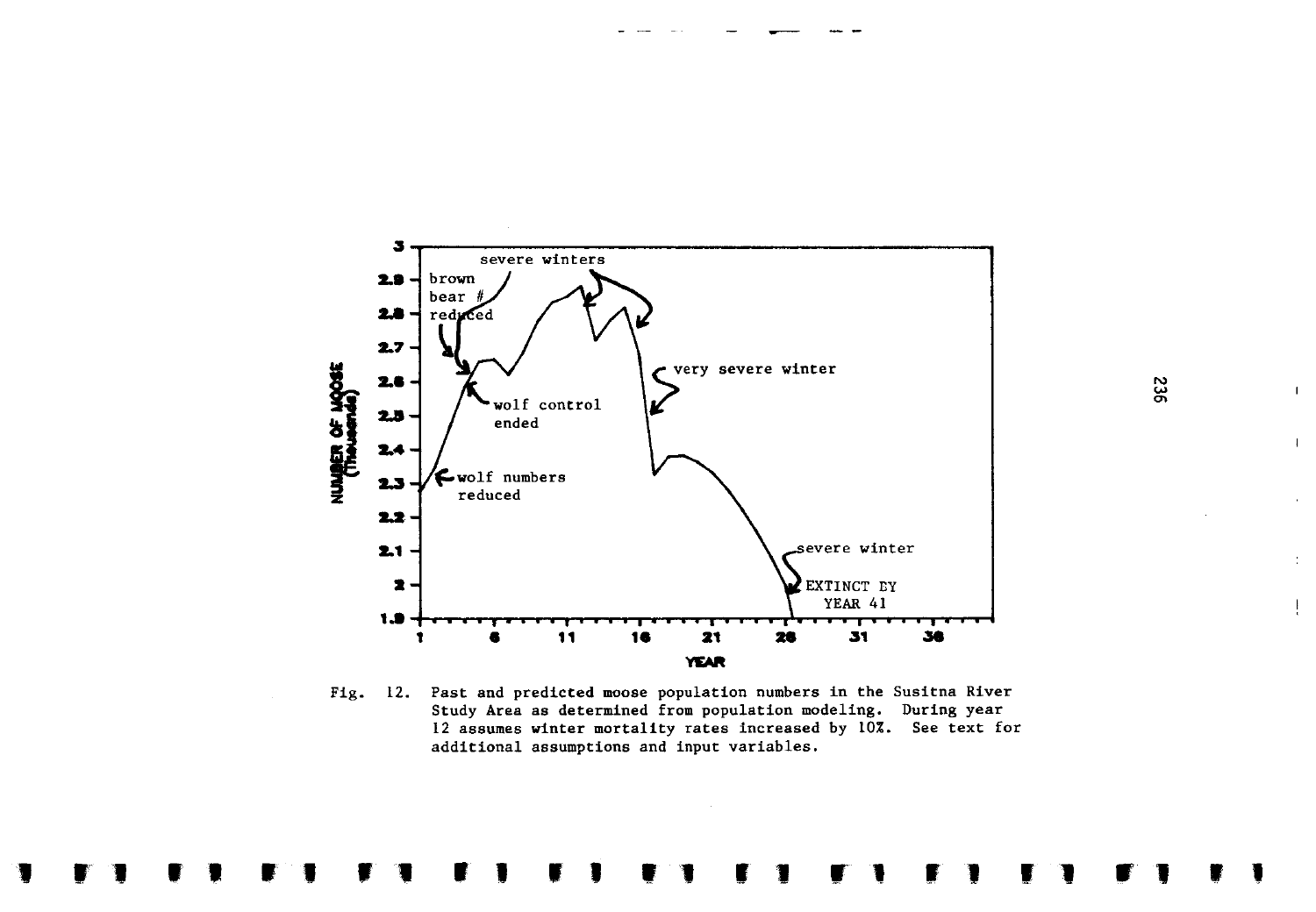(Fig. 12). Under the above conditions the moose population would become extinct by year 41 .

SUMMARY OF PROJECT IMPACTS AND DISCUSSION OF THE MODEL

All moose population scenarios suggest that losses to the moose population from a potential hydroelectric development project could be great. This finding is consistent with the hypotheses of biologists in other areas of North America where riparian habitats important to moose have been inundated or altered (K. Childs pers. comm.; F. Harper pers. comm.). Actual losses can not be predicted and will not be known until pre- and post-impoundment data can be compared . Because of the extent of the preproject moose studies this project could offer one of the best opportunities for actually determining the impacts of hydroelectric development on moose. However, this can only be accomplished by comparing preproject populations with those occurring after development.

Our population model has been useful as an additional tool for attempting to assess potential impacts of hydroelectric development and understanding the dynamics of the moose herd. The model contains several limitations which affect its usefulness as a predictive tool, but it allows us to examine a range of possibilities quickly. Other advantages are that it is relatively simple and easy to use and it incorporates many of the types of parameters routinely measured by wildlife managers. It has been most useful in attempting to understand historical population fluctuations and for generating additional hypotheses .

237

..

• ..

• • ..

•

• ..

• -

-...

..

..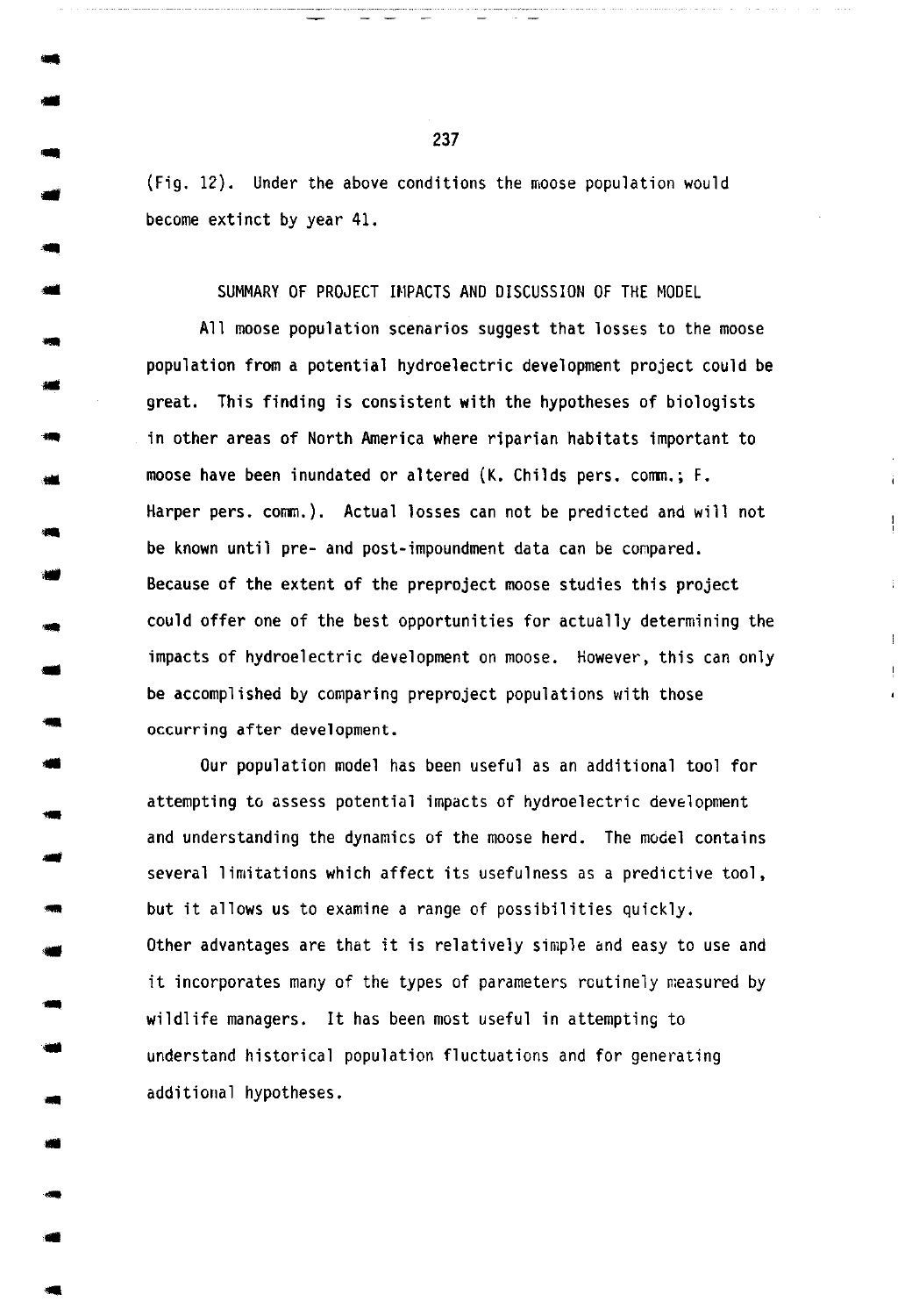Perhaps the greatest limitation of the model for predictive purposes is that many of the parameters are fixed and do not functionally respond to other values. For example, predation would not cause a moose herd to become extinct because ultimately the predator population would respond to the greatly reduced prey density and either become greatly reduced themselves or switch to alternate prey. However, the model has the capacity to become considerably more complex if investigators wish to estimate these functional responses.

#### ACKNOWLEDGEMENTS

A large number of Alaska Department of Fish and Game employees have contributed substantially to the development of the moose population model, and we express our gratitude to all of them. S. D. Miller and J. Faro assisted with development of the model through numerous discussions and assistance with tabulations. K. Koenen deserves a special thanks for preparing the figures and helping in numerous ways with the preparation of this report. The senior author's wife, A. Cunning, provided the funding for travel to the conference. A. N. Moen, D. Euler, and S. R. Peterson provided constructive criticism of early drafts. I. Parkhurst typed the final draft. Funding for the studies was provided by the Alaska Department of Fish and Game, the Alaska Power Authority, and several Alaska Federal Aid in Wildlife Restoration Projects.

### REFERENCES

BALLARD, W. B, and C. L. GARDNER. 1980. Nelchina yearling moose

238

.... •

...

.... ill

.... ..

.. ..

,.

..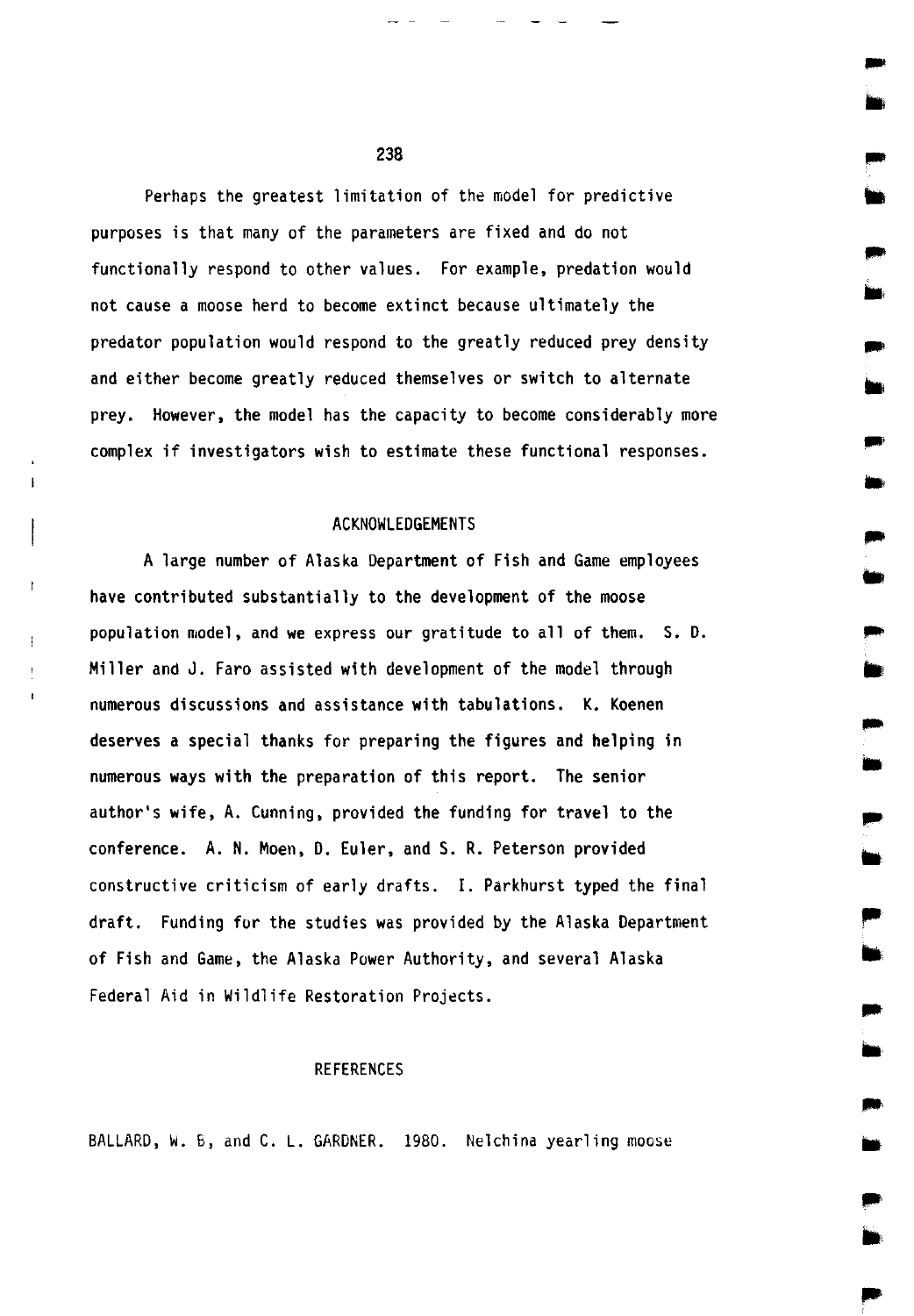mortality study. Alaska Dept. Fish and Game. P-R Proj. Rep., W-17-11, and W-21-1. 22pp.

\_\_\_\_ , C. L. GARDNER, and S. D. MILLER. 1982a. Nelchina Yearling Moose mortality study. Alaska Dept. Fish and Game. P-R Proj. Final Rep., W-21-1 and W-21-2. 37pp .

\_\_\_\_, C. L. GARDNER, J. H. WESTLUND, and J. R. DAU. 1982b. Susitna Hydroelectric Project. Phase I Final Report, Big Game Studies, Vol. V, Wolf. Alaska Dept. Fish and Game. Anchorage. 22Dpp.

 $\mathbf{I}$  $\mathbf{i}$ 

, and D. LARSEN. 1986. Implications of predator-prey relationships to moose management. J. Swedish Wildlife Review: in press .

\_\_\_\_ , S. D. MILLER, and T. H. SPRAKER. 1980. Moose calf mortality study. Alaska Dept. Fish ana Game. P-R Proj. Final Rep., W-17-9, W-17-10, W17-11, and W-21-1. 123pp .

... - 4월<br>-<br>- 4월<br>-\_\_\_\_ , T. H. SPRAKER, and K. P. TAYLOR. 1981a. Causes of neonatal moose calf mortality in southcentral Alaska. J. wildl. Manage. 45(2):335-342.

\_\_\_\_ , R. 0. STEPHENSON, and T. H. SPRAKER. 1981b. Nelchina Basin Wolf Studies. Alaska Dept. Fish and Game. P-R Proj. Final Rep., W-17-9 and W-17-10. 20lpp .

239

-

-

-· الله<br>- $\bullet$ 

, ..

..

..

**SOF** 

...

440 60

. ,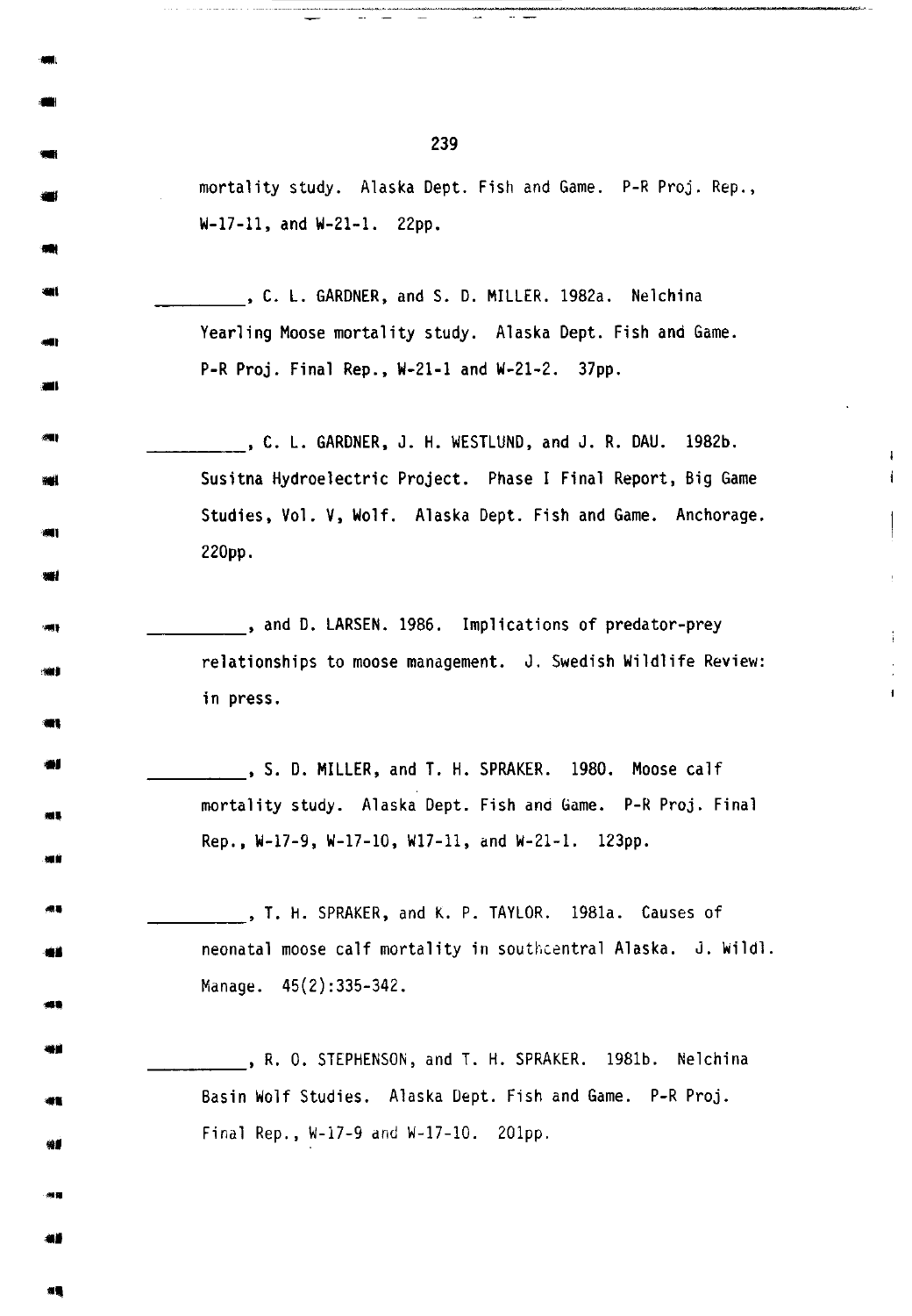, and K. P. TAYLOR. 1980. Upper Susitna Valley moose population study. Alaska Dept. Fish and Game. P-R Proj. Final Rep., W-17-9, W-17-10, and W-17-6. 102 pp.

...

..

...

•

...

• .. ..

.. ..

.. ..

.. ..

, and J. S. WHITMAN. 1987. Susitna Hydroelectric Project Final Report. Big Game Studies. Vol. III. Moose-upstream. Alaska Dept. Fish and Game. Anchorage. In press.

\_\_\_\_ , and C. L. GARDNER. 1985. Susitna Hydroelectric Project. 1984 Annual Report. Big Game Studies. Moose Upstream. Alaska Dept. Fish and Game. 48pp.

, N. G. TANKERSLEY, L. D. AUMILLER, and P. HESSING. 1983. Susitna Hydroelectric Project. 1983 Annual Report. Big Game Studies. Vol. III. Moose-upstream. Alaska Dept. Fish and Game. Anchorage. 147pp.

BISHOP, R. H., and R. A. RAUSCH. 1974. Moose population fluctuations in Alaska, 1950-1972. Naturaliste Can. 101:559-593.

 $\mathbf{r}$ 

- BLOOD, D. A. 1974. Variation in reproduction and productivity of an enclosed herd of moose (Alecs alces). Trans. Int. Congr. Game Biol. XI :59-66.
- EIDE S. and W. B. BALLARD. 1982. Apparent case of surplus killing of caribou *by* gray wolves. Can. Field-Nat. 96:87-88.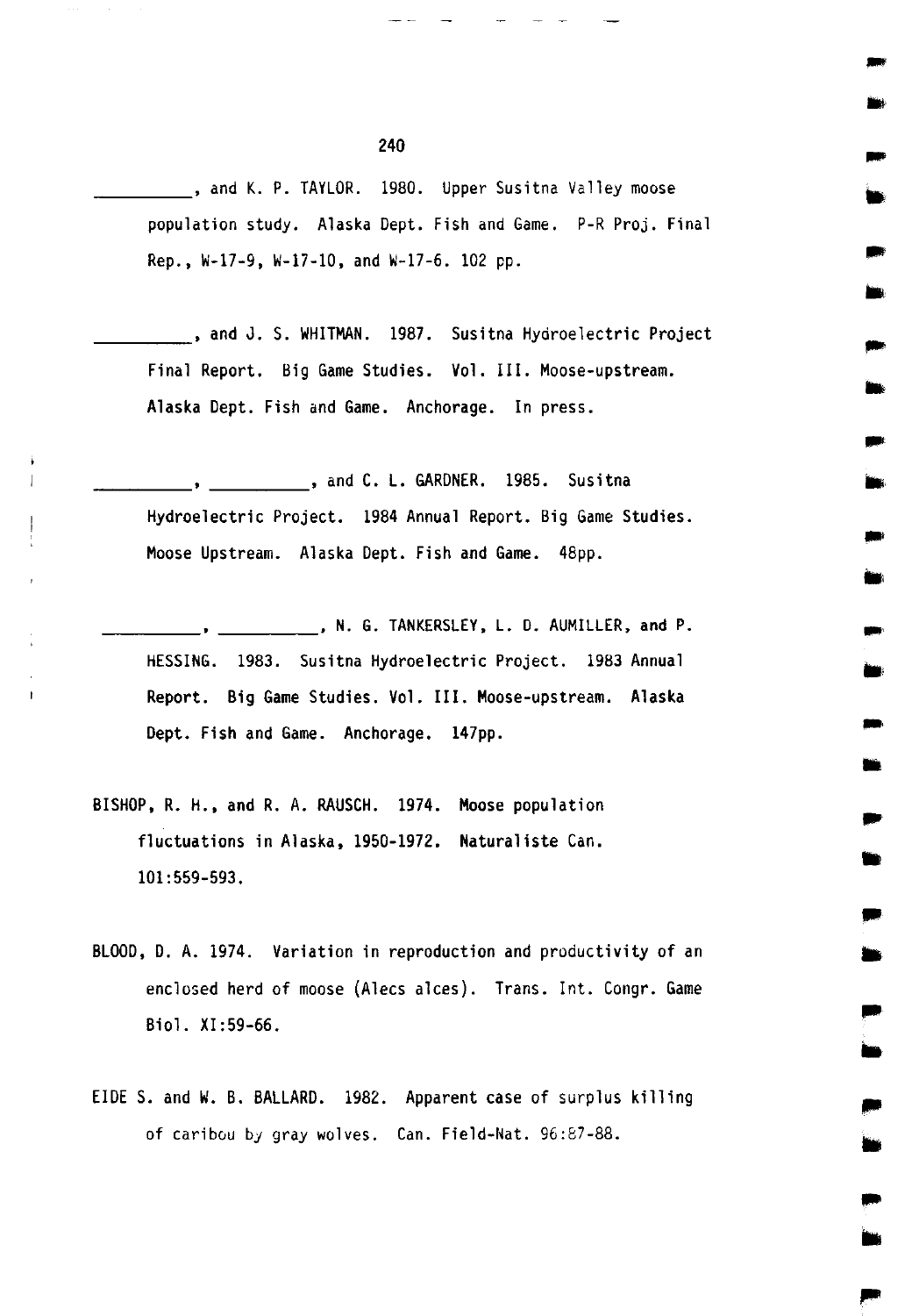FLOYD, T. J., L. D. MECH, and P. A. JORDON. 1978. Relating wolf scat content to prey consumed. J. Wildl. Manage. 42(3):528-532.

FRANZMANN, A. W., C. C. SCHWARTZ, and R. 0. PETERSON. 1980. Causes of summer moose calf mortality on the Kenai Peninsula. J. Wildl. Manage. 44:764-768 •

GASAWAY, W. C., S.D. DUBOIS, and S. J. HARBO. 1981. Moose survey procedures development. Alaska Dept. Fish and Game Fed. Aid in Wildl. Restoration Final Proj. Rep. W-17-11, W-21-1, and W-21-2. 66pp.

\_\_\_\_ , R. STEPHENSON, J. DAVIS, P. SHEPHERD, and 0. E. BURRIS. 1983. Interrelationships of wolves, prey and man in Interior Alaska. Wildl. Monogr. 84. 50pp.

 $\mathbf{I}$ 

KRUUK, H. 1972. Surplus killing by carnivores. J. Zoology . 166:233-244.

MCILROY, C. 1974. Moose survey-inventory progress report-1972, Game Management Unit 13. 66-74pp. In *D.* E. McKnight, (Ed.) 1974. Annual report of survey-inventory activities, Part II. Moose, caribou, marine mammals and goat. Alaska Dept. Fish and Game . Fed. Aid in Wildl. Rest. Rept., Proj. W-17-5. 269pp.

MILLER, S. *D.* 1985. Susitna Hydroelectric Project. 1984 Annual report. Big Game Studies. Black bear and brown bear. Alaska

241

-,.

... -

- -...

..

...

..

--<br>--<br>--

... ..

-...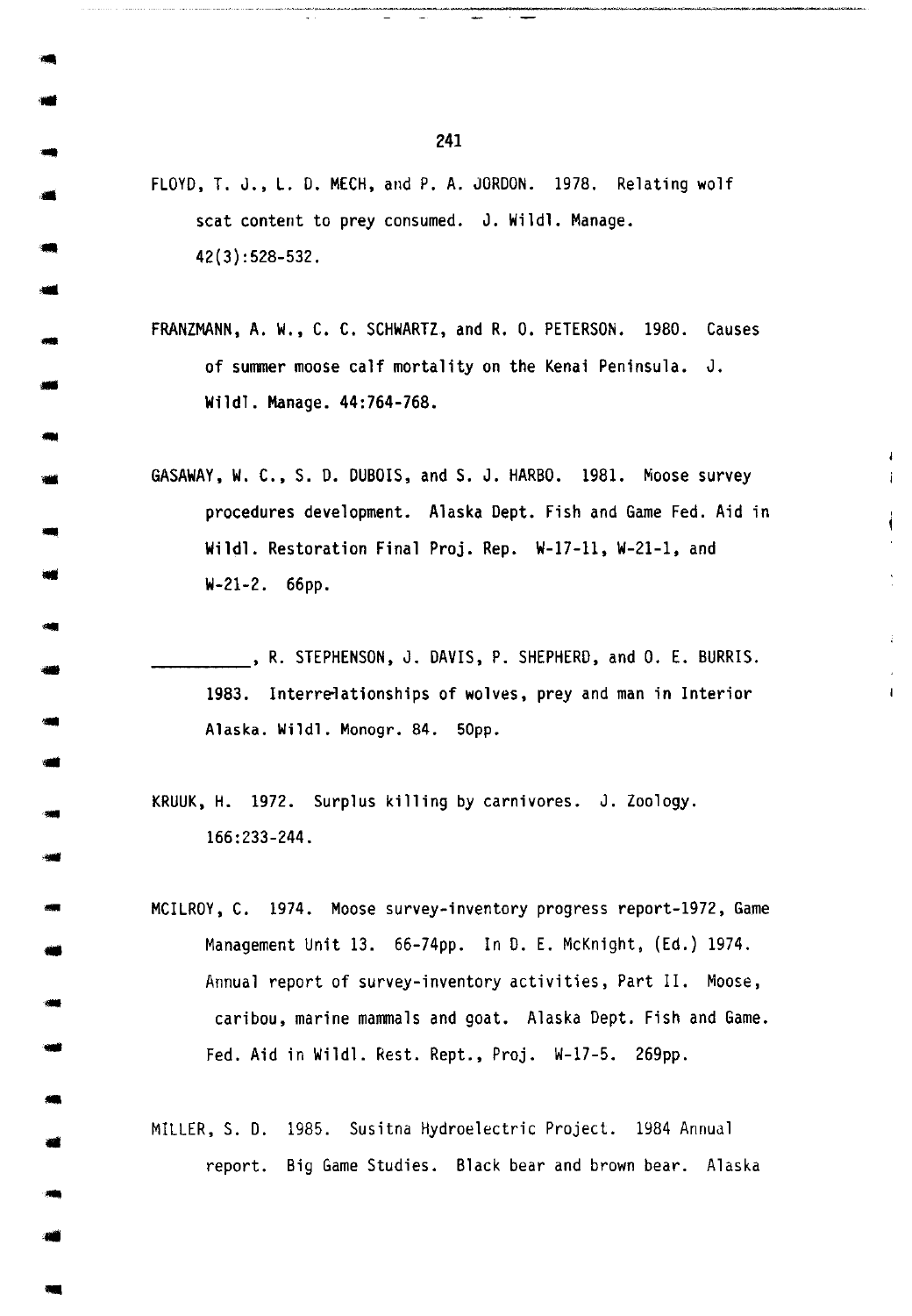Dept. Fish and Game. Anchorage.

ł

 $\mathbf{r}$ 

\_\_\_\_ , and W. B. BALLARD. 19B2a. Homing of transplanted Alaskan brown bears. J. Wildl. Manage. 46:869-876.

\_\_\_\_ , and \_\_\_\_ . 1982b. Density and biomass estimotes for an interior Alaskan brown bear Ursus arctos population. Can. Field-Nat.: 96:448-454.

...

.... ..

...

,... ..

.. ..

..

•

..

• .. ..

,.

, W. B. BALLARD, and E. F. BECKER. 1986. Density estimates using modified capture-recapture techniques for black and brown bear populations in Alaska. Int. Conf. Bear Res. and Manage. In press.

- SCHLEGEL, M. 1976. Factors affecting calf elk survival in northcentral Idaho. A progress report. Proc. 56th Ann. Conf. W. Assoc. State Game and Fish Comm. pp342- 355.
- SKOOG, R. 0. 1968. Ecology of caribou (Rangifer tarandus granti) in Alaska. PhD. Thesis, Univ. of California, Berkeley, California. 699pp.
- TAYLOR, K. P., and w. B. BALLARD. 1979. Moose movements and habitat use along the Susitna River near Devil Canyon, Alaska. Proc. N. Am. Moose Conf. Workshop, Kenai, Alaska. 169-186pp.

WALLMO, 0. C. (eds). 1981. Mule and Black-tailed Deer of North